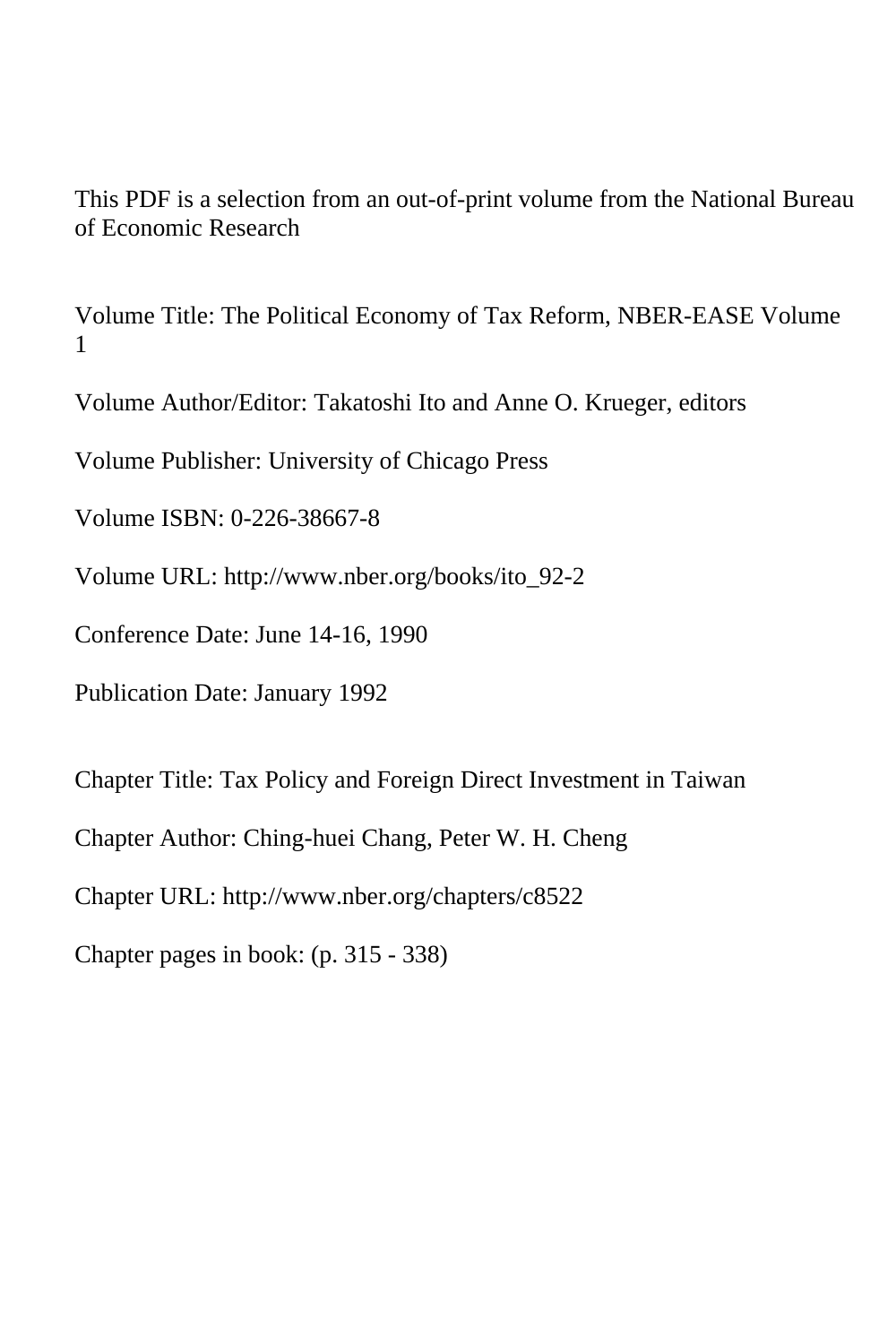# 12 Tax Policy and Foreign Direct Investment in Taiwan

Ching-huei Chang and Peter W. H. Cheng

#### **12.1 Introduction**

Over the past three decades, Taiwan has experienced one of the world's highest sustained economic growth rates. From 1953 to 1988, real gross national product (GNP) grew at an average annual rate of 8.82 percent. Foreign trade has grown at an even faster pace. Over the same thirty-five-year period, for example, exports and imports increased at average annual rates of 21.87 percent and 19.25 percent, respectively. Consequently, the foreign sector has become the most important sector of Taiwan's economy. Exports of goods and services have accounted for more than 50 percent of GNP since 1978. Taiwan's persistent trade surplus, which occurred during most years in the 1970s and 1980s, has resulted in huge international currency reserves and has become a major source of economic instability in recent years.<sup>1</sup>

**A** number of previous studies have argued that foreign direct investment (FDI) contributed to the growth process in Taiwan by providing funds for capital formation and facilitating technology transfers.<sup>2</sup> Furthermore, FDI with a high export orientation also contributed significantly to Taiwan's trade

Ching-huei Chang is a research fellow at Sun Yat-sen Institute for Social Sciences and Philosophy, Academia Sinica, Taiwan. Peter W. H. Cheng is an associate professor at the Department of Public Finance and Taxation, National Chengchi University, Taiwan.

The authors are indebted to Professors Ihori, Choi, and other participants **of** the conference for their valuable comments on and suggestions for the earlier draft of this paper.

1. Taiwan's international reserves have been at around **U.S.** *\$65* billion since 1987, ranking third in the world behind Japan and West Germany. Not surprisingly, Taiwan's currency appreciated from New Taiwan (N.T.) \$39.85 **per** U.S. dollar at the end of 1985 to N.T. \$25.90 **per** U.S. dollar in **June** of 1989. The external imbalance not only created tensions and disputes with major trading partners but also generated excess liquidity and raised strong inflationary pressures in the domestic economy.

2. These conclusions have been reached mostly by qualitative analysis. **For** a brief review, see Lee and **Hu** (1989) and Tsai (1991).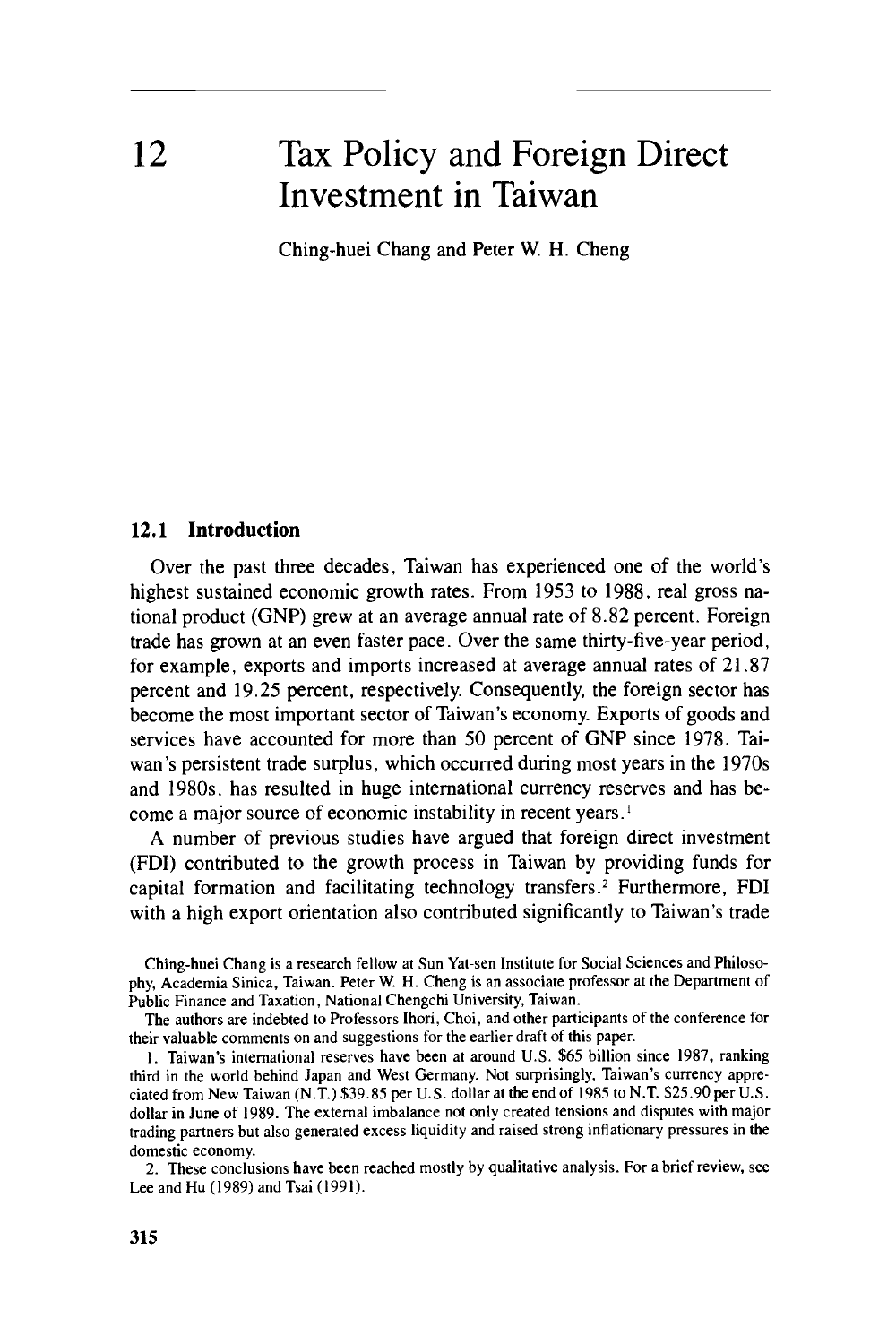surplus, which helped alleviate the foreign exchange shortages prevalent in previous decades.<sup>3</sup>

In fact, more than 40 percent of Taiwan's gross domestic capital formation (GDCF) in 1952-60 was financed by foreign capital, predominantly U.S. aid. However, the importance of foreign capital has declined significantly since the termination of U.S. aid in 1965. Although private FDI has risen steadily in nominal terms since then, FDI as a percentage of GDCF has dropped from 8.03 percent in 1966-70 to 2.94 percent in 1976-80 before swinging back to 4.39 percent in 1981-86 (R. Wu 1989). In addition, FDI in Taiwan as a percentage of global FDI has remained quite stable between 0.2 and 0.5 percent during 1965-84 (Tsai 1991).

In general, government policies have been very favorable toward FDI in Taiwan, though there were various forms of government manipulation that affected the amount and direction of FDI.<sup>4</sup> The treatment afforded foreign enterprises in Taiwan has been essentially the same as that given to the corresponding types of local enterprises. Since before 1980 Taiwan followed the dual development strategies of import substitution and export promotion, foreign investors could enjoy all kinds of tariff and nontariff protection if they produced for the domestic market.<sup>5</sup> They could also take advantage of various assistance measures such as export processing zones, tax rebates, and export loans if they produced for international markets.

Furthermore, since the major concern of national tax policy has been stimulation of investment, in addition to low corporate income tax rates very generous tax incentives have been provided. The highest marginal tax rate on corporate income remained 25 percent for most of the years after 1956, with the exception of 1974-85.<sup>6</sup> Major tax incentive measures, such as tax holidays and a tax ceiling, were first introduced in 1960, and accelerated depreciation and investment tax credit were added in the 1970s and 1980s. Nowadays Taiwan has one of the most complex tax incentive systems in the world.'

Taiwan's major economic objective in recent years, however, has been the establishment of an international and more liberalized economy. Strategies adopted include loosening restraints on foreign exchange control, reducing tariff and nontariff barriers, and opening domestic markets.<sup>8</sup> Foreign invest-

3. Though the export ratio of foreign firms in Taiwan has declined gradually in recent years, it was over 50 percent before 1985. The exports of foreign firms in 1980-84 accounted for about 20 percent of Taiwan's total exports and caused more than 30 percent of the trade surplus in Taiwan (cf. **R.** Wu 1989, table **13).** 

4. Like most developing countries, Taiwan applies restrictions on the ownership, size, foreign exchange transactions, scope of operation, etc. Cf. Peat, Marwick, Mitchell and Co. (1987).

5. For an analysis of industrial and trade policies in Taiwan, see **R.** Wu (1989).

6. The highest marginal tax rate on corporate income has been adjusted many times over the past three decades. It was 18 percent in 1961-66; 25 percent in 1956-60, 1967-73, and 1986-90; 30 percent in 1985; and 35 percent in 1974-84.

7. **A** brief review of the major tax incentives in Taiwan and **a** comparison with selected other countries is presented in tables 12.1 and 12.2.

8. **As** regards foreign exchange transactions involving international commodities, the tariff rate dropped from 20.1 percent in 1987 to 12.8 percent in 1988. Moreover, a constantly increasing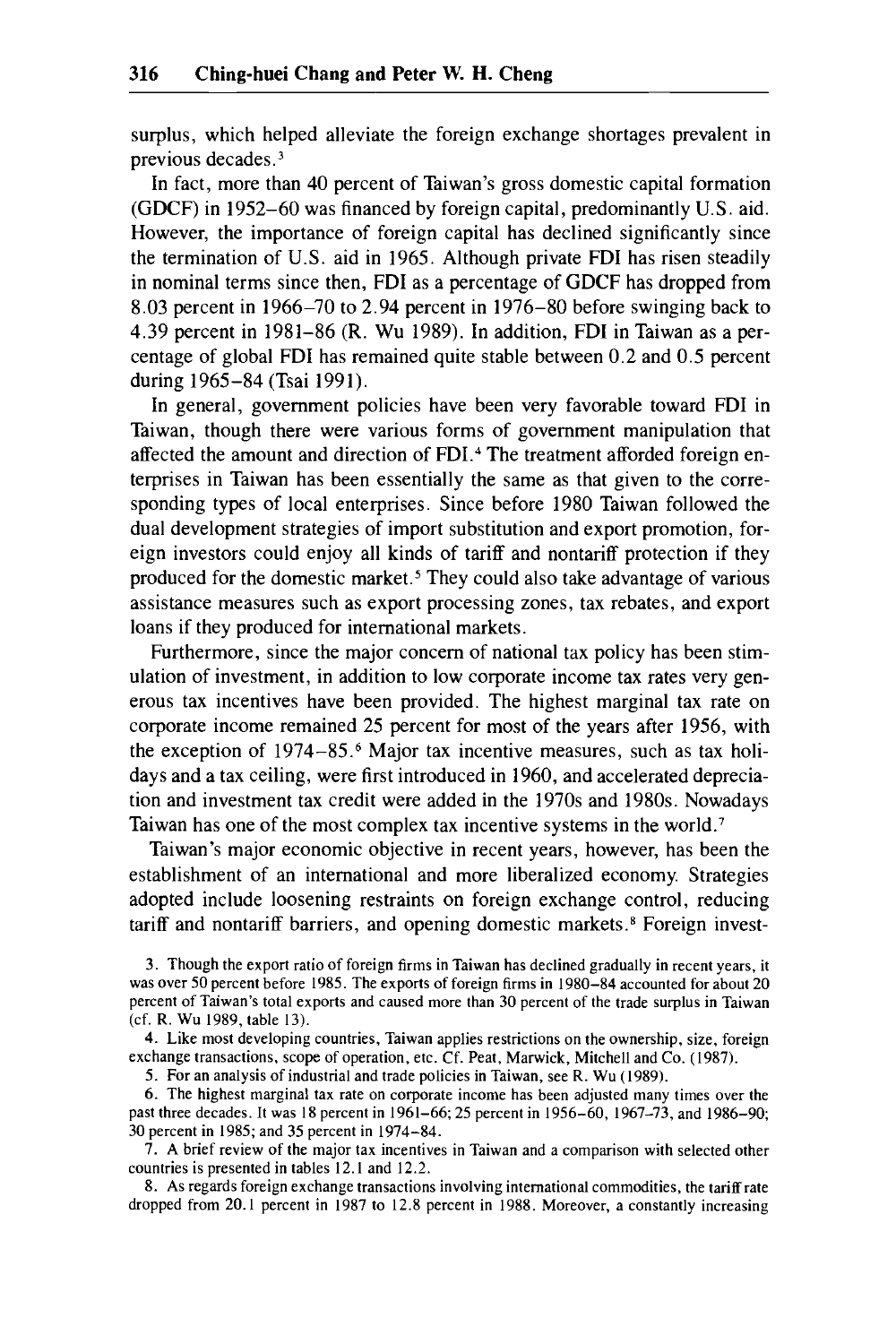ment is now permitted in almost all industries. Domestic shareholding and business operations requirements and restrictions on the repatriation of profits and capital have also been greatly reduced. Conspicuously, Taiwan has attracted more FDI in recent years, both in absolute and in relative terms.<sup>9</sup>

Against this background, the current tax policy toward FDI has been under critical review. The effectiveness of tax incentives in attracting FDI has been an area of controversy (Riedel 1975; Wu et al. 1980). **A** recent study (Tsai 1991) found that FDI in Taiwan was likely to be determined by supply-side factors, rather than by government policy. The side effects of FDI's contribution to Taiwan's trade surplus have also called for reconsideration of existing policies that were designed largely to cope with the earlier problem of a serious exchange shortage (R. Wu 1989). Furthermore, the cost of tax incentives in terms of losses in equity and efficiency has brought about a comprehensive review of national income taxation (Chen and Cheng 1990).

The ROC Tax Reform Commission (1987-89) has proposed a comprehensive package of income tax reforms that includes the integration of individual and business income taxes and the abolishment of most current tax incentives.<sup>10</sup> How FDI in Taiwan will be affected by the proposed tax policy change and how important this effect will be should be a subject for serious scrutiny. Current empirical results from cross-national studies can make little contribution to an evaluation of the suggested policy change (Agarwal 1980).

This paper provides some observations based on empirical studies of the effects of tax policy on FDI in Taiwan. For that purpose, firm-specific FDI data for 1984-86 and also aggregate time-series FDI data for 1972-87 are analyzed. While the data are severely limited, some basic policy implications may still be explored. Further investigations should be made to evaluate the impact of abolishing tax incentives in those industries where international competition to attract investment is severe.

This paper is organized as follows. Section 12.2 reviews some studies of the effects of tax policy on capital inflows in developing countries. Section 12.3 discusses tax preferences in Taiwan. Section 12.4 analyzes FDI in Taiwan by industry, sources of origin, and export orientation in order to display its changing characteristics. Section 12.5 presents the regression results ob-

number of imported goods are exempted from Taiwan's prior-permit requirements, and the range of allowable foreign investment, for which favorable status is granted, has been significantly extended from the manufacturing to the service industries.

<sup>9.</sup> Approved FDI has increased from **U.S.** \$395 million (1981) to \$2,418 million (1989), and its share as a percentage of domestic nonresidential investment increased from 3.56 percent (1981) to 8.56 percent (1989); see table 12.3. That table also shows that actual FDI **as** a percentage of FDI in nonoil developing countries increased from 1.03 percent (1981) to 6.03 percent (1987).

<sup>10.</sup> Since the government of Taiwan has taken a piecemeal, approach to tax reform, the extent to which reform proposals will be put into effect remains to be seen. According to the draft of a new act currently under consideration by the Legislative **Yuan,** however, only tax holidays will be eliminated entirely, while accelerated depreciation, tax credits, and other incentives will remain. For a brief summary of the proposed changes in Taiwan's income taxation made by the Tax Reform Commission, see Chen and Cheng (1990).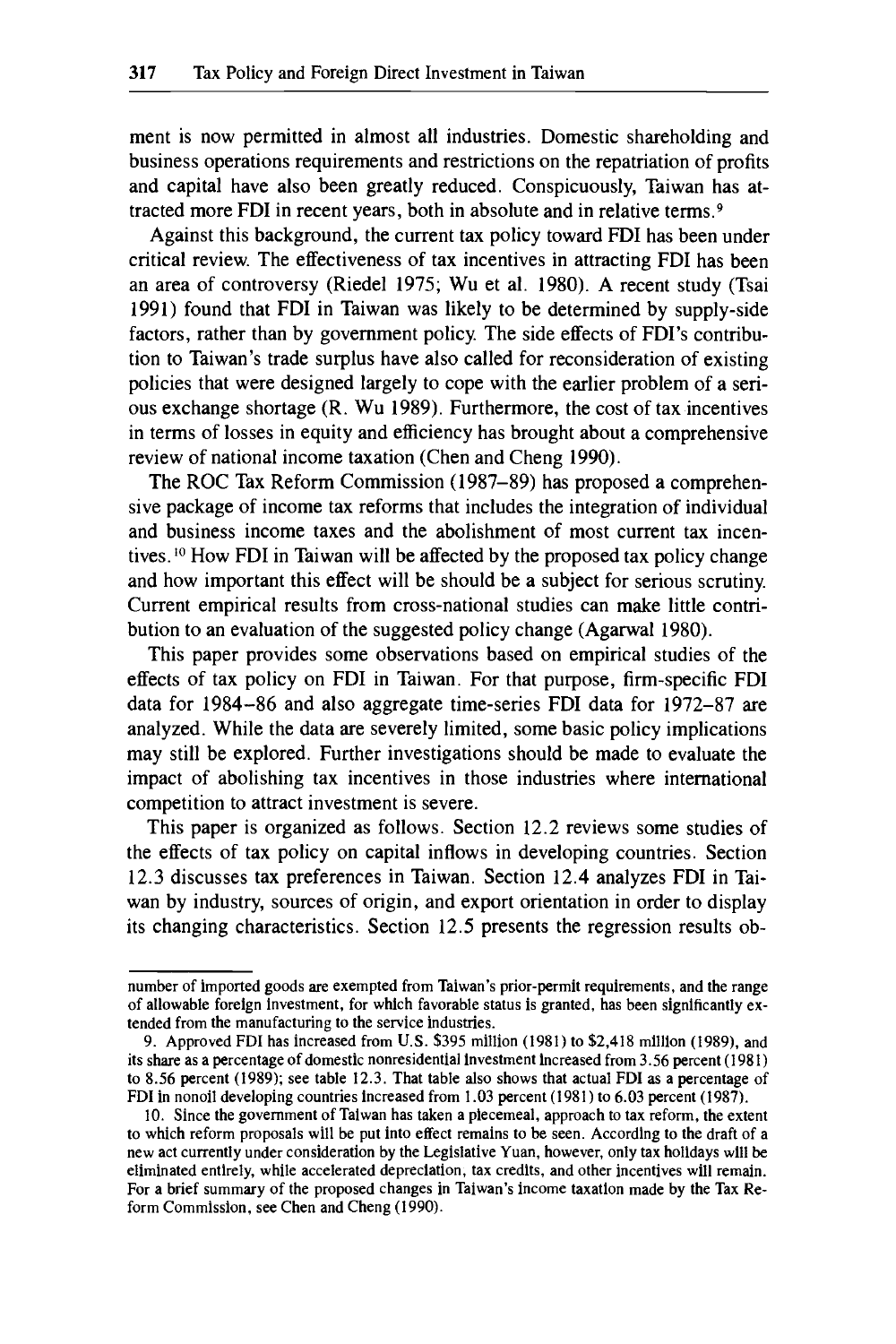tained from firm-specific and time-series data to ascertain the relationship between FDI and tax policy. Section **12.6** summarizes some important results found in this study and discusses their policy implications.

#### **12.2 Review of Literature**

In theory the tax policy of both host country and home country should have a significant impact on international capital flow. Consider this simple example. A dollar investment in the home country yields the risk-adjusted, net rate of return  $(1 - t)r$  each year, where *t* and *r* are the income tax rate and the before-tax rate of return, respectively. On the other hand, the investment earns  $(1 - t<sub>b</sub>)r<sub>b</sub>$  in the host country, where subscript *h* represents the host country. If the subsidiary firm repatriates its earnings immediately, how much will the parent firm have at its disposal? Apparently, the answer depends on the tax policy on foreign source income that the home country adopts.<sup>11</sup>

Since the major sources **of** FDI in Taiwan are the United States and Japan, we will take the "residence approach' in our analysis where foreign tax credits are allowed.<sup>12</sup> We will also explicitly assume  $t<sub>h</sub> < t<sup>13</sup>$  In this case, the tax liability to the home country is  $(t - t<sub>h</sub>)$  for each dollar that the parent company receives, and total tax payments are  $(t - t<sub>h</sub>) + t<sub>h</sub> = t$ . Thus, the net rate of return on foreign investment is  $(1 - t)r<sub>h</sub>$ , and the firm benefits by investing abroad if  $r_h > r$ . Neither the home country tax nor the host country tax affects the firm's international investment decision. This conclusion is consistent with the previous research in this area, which argued that taxing foreign income at the domestic rate with a credit provides for "capital export neutrality." It follows that any tax concessions offered by the host country will result in a transfer of tax revenue to the home country's government without affecting the firm's investment.

In the above discussion, we explicitly assume that the foreign subsidiary repatriates earnings immediately. The result may be different if this assumption is relaxed, since the tax the home country imposes on the firm's foreign investment is typically deferred until earnings are repatriated. In the most extreme case, the foreign subsidiary retains all of the earnings, and the effective tax rate on foreign income is equal to  $t<sub>h</sub>$ , the host country's tax. This is the basis under which previous studies argued that, under the tax-sum-credit sys-

**13. The corporate income tax rates for the United States and Japan** are **currently 34 percent and 40 percent, respectively, compared with 25 percent in Taiwan. Cf. table 12.2.** 

<sup>11.</sup> **This assumes that the host country does not impose a withholding tax on repatriation.** 

**<sup>12.</sup> In the United States and Japan, however, a deduction from taxable income may be taken in**  lieu of the tax credit. As such, the firm should invest in the foreign country if  $(1 - t_h)r_h > r$ . **Then it is of interest to** see **that the home country tax applied to foreign source income,** *t,* **plays no role in the firm's marginal investment decision. Moreover, a tax reduction in the host country can potentially encourage capital flow.**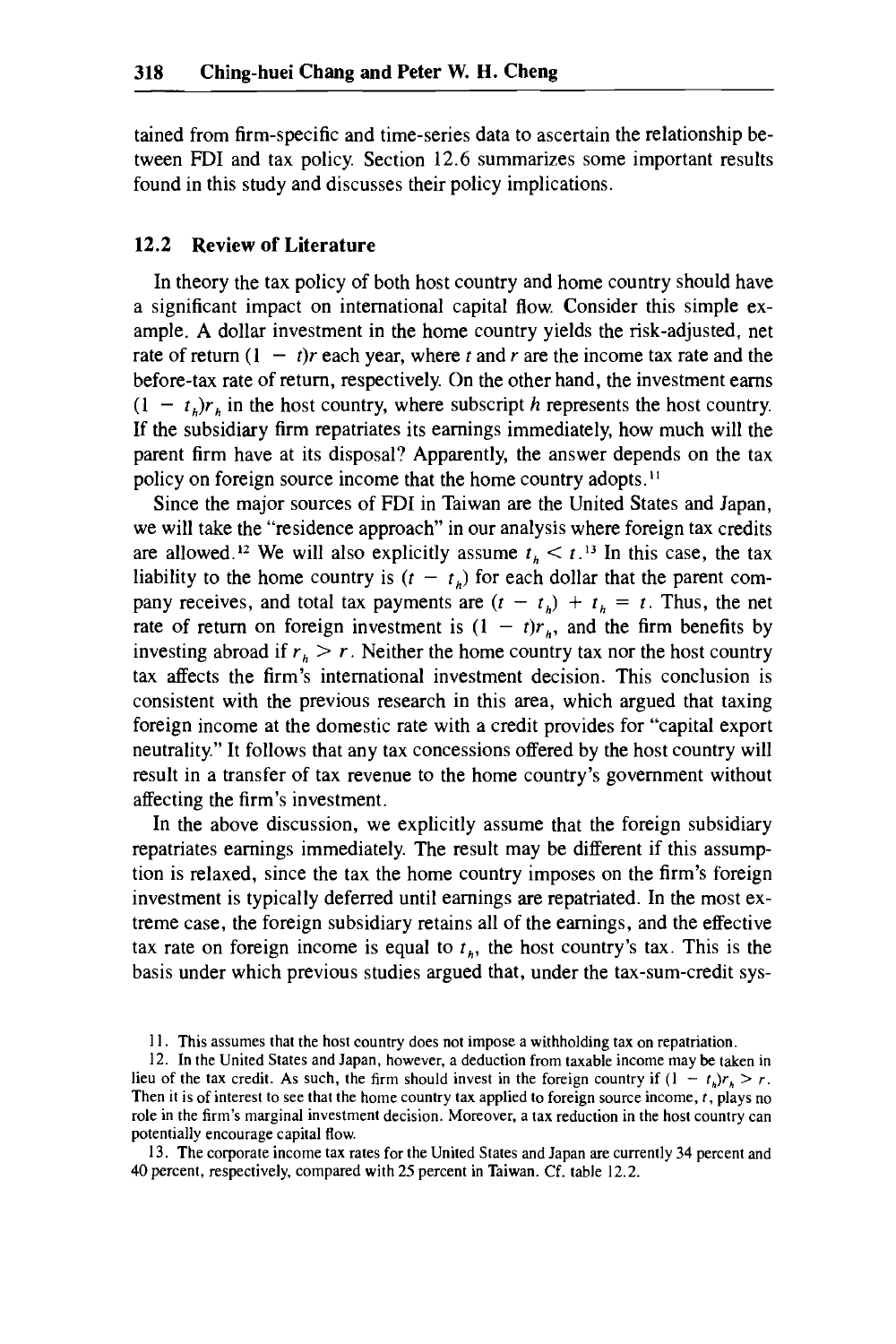tem, the ability to defer taxation on foreign source income confers a tax advantage on foreign investment.

The above view has recently been challenged by Hartman (1984, 1985). He correctly draws attention to the distinction between investment financed out of earnings abroad and investment financed by transfers from the home country. If the subsidiary is investing out of retained earnings, the home country tax on foreign source income does not affect the marginal investment decision. On the other hand, if the planned investment by the subsidiary is not sufficient to exhaust totally its retained earnings (i.e., if repatriation of earnings must take place), then the home country tax is unavoidable and its present value does not depend on the length of deferral. Thus the decision for investment out of retained earnings should depend only on net returns available in the home country or the host country.

Hartman's argument can easily be illustrated by using the simple example cited above. Suppose that the subsidiary has a dollar of after-tax earnings (previously taxed at the host country rate  $t<sub>k</sub>$ ), which can be either repatriated or reinvested. If the subsidiary firm repatriates the earnings immediately, after paying the home country tax the parent has at its disposal  $(1 - t)/(1 - t_h)$ dollars. If the dollar is reinvested, the dollar plus the one-period earnings will be repatriated at the end of the period. Upon receipt of the dividend, the parent must pay the home country tax on the original dollar of earnings and the return earned during the period, but it can claim a credit for the taxes paid to the host country. So the parent receives  $(1 - t) [1 + r_h (1 - t_h)]/(1 - t_h)$ . The present value of this amount is equal to  $(1 - t)/(1 - t<sub>b</sub>)$ , when discounted at the rate of return, net of the host country tax,  $[1 + r<sub>h</sub> (1 - t<sub>h</sub>)].$ 

Return to the case where the subsidiary repatriates its profits immediately; the dollar is in the form of a dividend to the parent company. After investing in the home country at a net rate of return,  $(1 - t)r$ , the parent has  $(1 - t)$  $[1 + r (1 - t)]/(1 - t<sub>h</sub>)$  at the end of the period. Comparing these two results, we see that the dollar should be reinvested in the host country rather than repatriated if  $r<sub>k</sub>$   $(1 - t<sub>k</sub>) > r(1 - t)$ . Note that this is exactly the result obtained when the home country adopts the "territorial approach" to taxation of foreign source income. Hartman called this "capital import neutrality," that is, the same tax rates influence the decision of both domestic firms and foreign firms in the host country that finance investment through retained earnings.

The discussions above imply that fiscal incentives offered by developing host countries that lower the value of  $t<sub>h</sub>$  will in most cases be effective in attracting FDI. How responsive FDI is to these tax concessions is of course an empirical question. There is no clear-cut conclusion about the effectiveness of these measures in attracting FDI. Most empirical evidence suggests that their overall impact on FDI is marginal at best (Root and Ahmed 1978, Shah and Toye 1978, Lim 1983, Goldsbrough 1985, Balasubramanyam 1986).

In his survey of the literature, Agarwal(l980) attributed the failure **of** these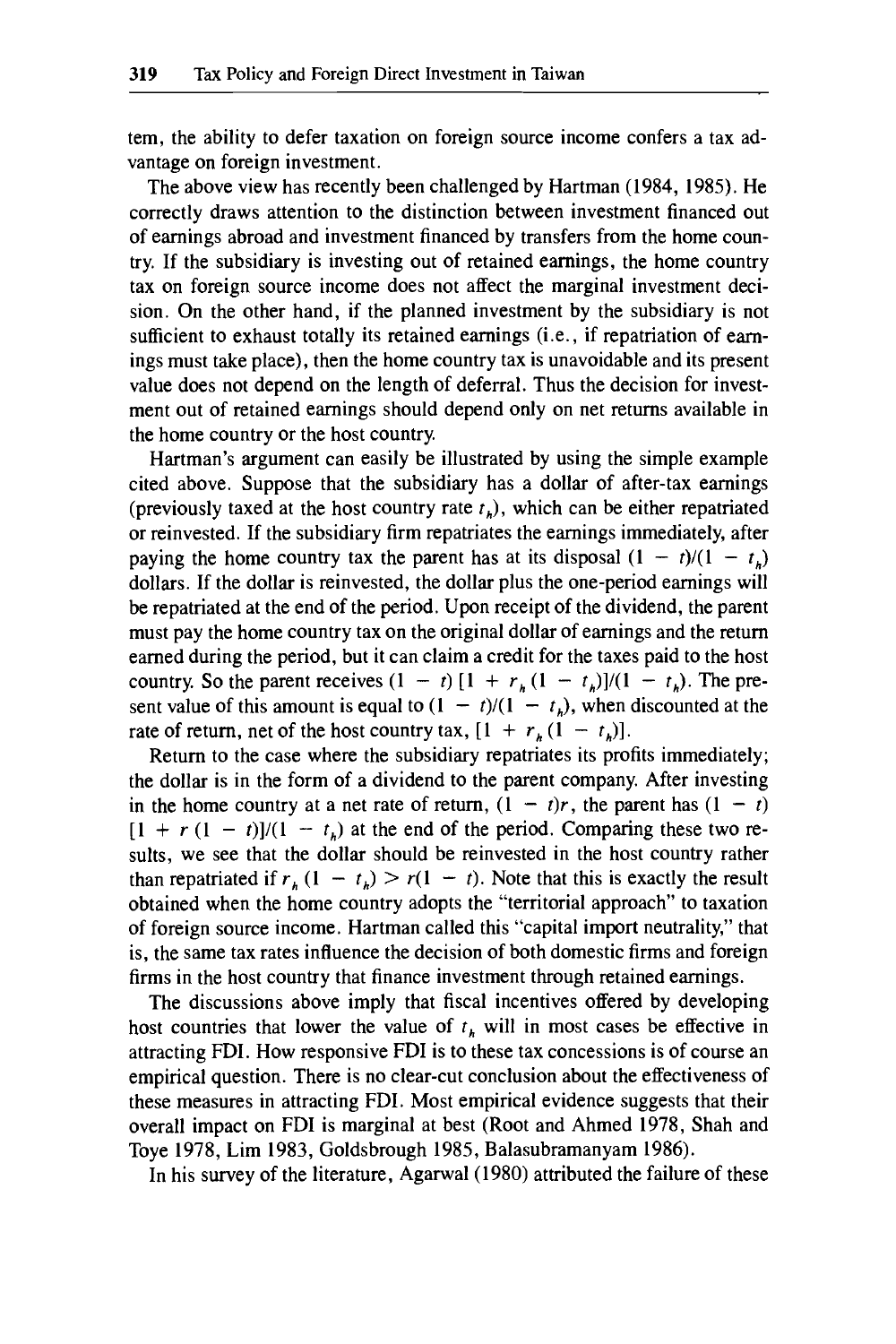tax measures in attracting FDI to a host of disincentives that generally accompany the incentives provided by a host country. These include restrictions on ownership, size, location, dividends, royalties, fees, entry into certain industries and mandatory provisions for local purchases, as well as the requirement of being export-oriented. Moreover, the incentive policies of developing countries are generally quite restrictive in the sense that foreign investors must fulfill a number of conditions to be eligible for them. For example, in Taiwan the Investment Commission of the Ministry of Economic Affairs has been known to manipulate its power to regulate the inflow of capital (R. Wu 1989).

Many authors have also pointed out that tax incentives are so pervasive among developing nations that the benefits these measures confer on a country are very small (for example, Root and Ahmed 1978). However, Goldsbrough (1985) postulated that an individual country might lose much new investment were it to lower or abolish all its incentives unilaterally. This issue is particularly relevant for newly industrialized economies that wish to attract capital inflow on the one hand, while reducing unnecessary tax incentives on the other hand.

From the point of view of a host country, it is even more important to identify the demand-side determinants that it can control to some extent. For that purpose, case studies rather than cross-national analyses would be more relevant. In the case of Taiwan, Wu et al. (1980) found in their survey that most U.S. firms are concerned with tax concessions. Riedel(1975) concluded from his econometric results that the incentives in Taiwan have no impact on U.S. FDI, though they are effective in attracting capital inflow from Japan and Hong Kong. However, Tsai's recent study (1991) found that neither government incentive measures nor Taiwan's extraordinary economic performance were themselves significant factors in attracting FDI. Therefore, it is likely that FDI in Taiwan is determined by supply-side factors.

Since the variety and complexity of incentives make it difficult to evaluate their effectiveness, one would need more relevant data and a better methodology to ascertain clearly the relationship between FDI and tax policy. It is exactly in these areas that the present paper hopes to make a contribution to the existing literature.

#### **12.3 Tax Preferences**

There are two methods by which foreign investors may fulfill the requirements for capital investment in Taiwan. One requires approval by the ROC Investment Commission pursuant to the Statute for Investment by Foreign Nationals or the Statute for Investment by Overseas Chinese. The other is to set up branches or subsidiaries without foreign investment approval if the firm meets the requirements of minimal capital contribution, a resident manager, domiciled national stockholders and shareholdings, and a domiciled national chairman and supervisors. In either case, foreign firms and their local coun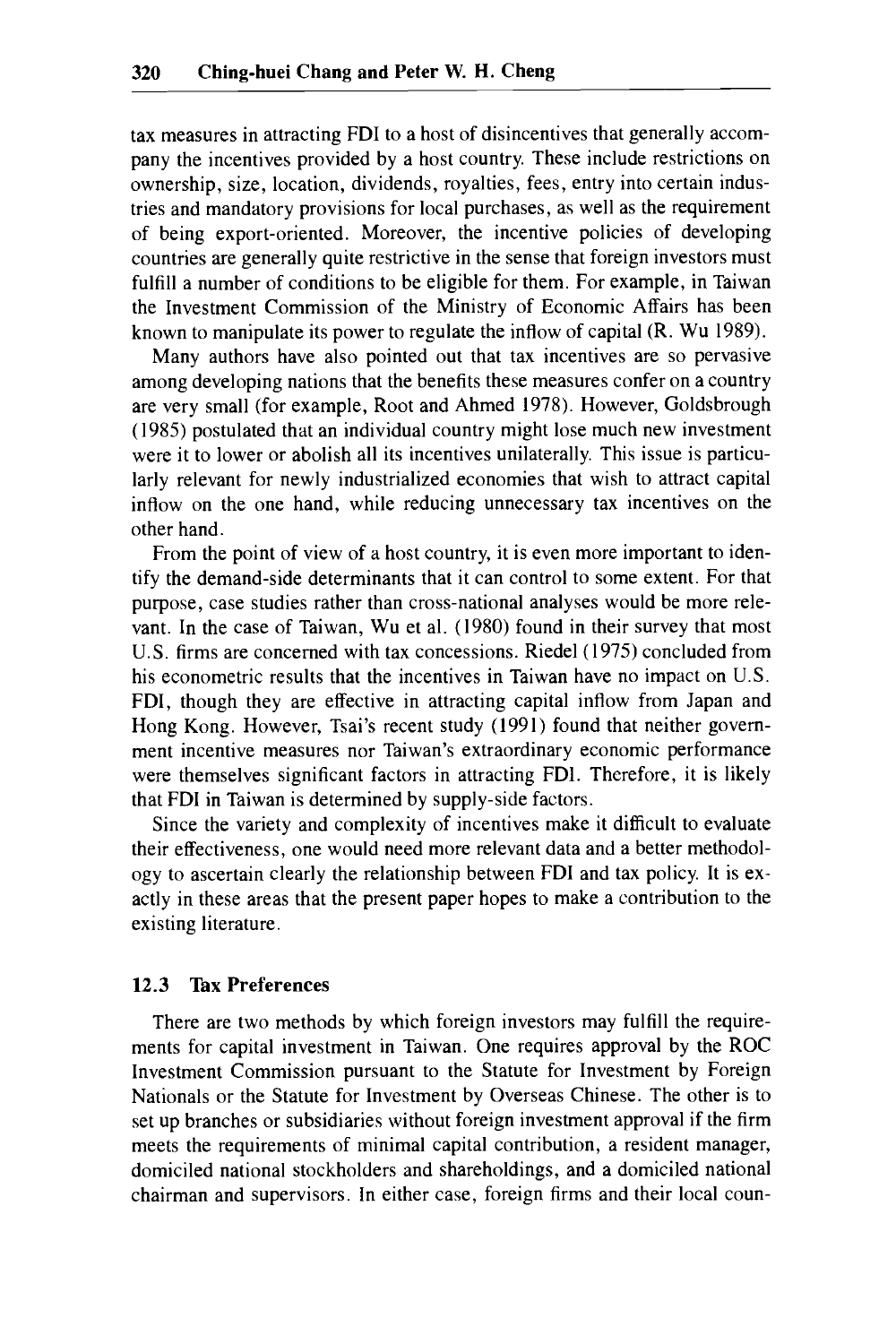terparts are treated equally.<sup>14</sup> In this section, we will discuss the tax preferences that have been enjoyed both by FDI and domestic investment over the past three decades.

Almost all of Taiwan's major tax incentives are provided through the Statute for Encouragement of Investment, which was originally promulgated in September 1960. This statute was initially supposed to be effective for only ten years; however, it has been extended and expanded for two decades. Current major tax incentives and their history are compiled and shown in table 12.1. Four types of businesses are identified, according to the tax preferences for which they qualify: general profit-seeking enterprises, general productive enterprises, important productive enterprises, and firms eligible for tax holidays.<sup>15</sup>

Four major measures were gradually introduced during the past three decades: tax holidays and tax ceilings in the 1960s, accelerated depreciation in the late 1960s and 1970s, and more-specific depreciation measures and tax credits in the 1980s. With few exceptions, the provisions for tax preferences became more and more generous over time; the whole incentive system is now very complex. For example, an important productive enterprise may claim ten tax preferences that are listed in table 12.1. Some of them may be redundant (for example, tax ceilings), while some have multiple benefits (for example, tax credits and accelerated depreciation).

Table 12.2 compares tax and incentive systems among Taiwan, its major FDI sources, i.e., the United States and Japan, and its major FDI competitors, such as Korea, Singapore, and Thailand. Clearly, Taiwan currently has the lowest corporate income tax rate among these countries. Furthermore, Taiwan also provides the most generous incentives (except for tax holidays). Not only are tax credits and depreciation preferences provided for general capital investment rather than for specific industries or purposes, but the degree to which both preference items are enjoyed by firms in Taiwan is quite large. It is clear that the incentive measures have actually reduced the tax burden of firms in Taiwan.

To give an idea of the extent of tax preferences for FDI, table 12.3 compares the average effective tax rates for foreign and domestic manufacturing firms in 1984-86. It should be noted that the highest marginal business income tax rate decreased annually during this period from 35 percent in 1984 to 30 percent in 1985 and 25 percent in 1986. The average rate on profitseeking enterprises nationwide was 21.19 percent over the same period (Lee and Chu 1990). Table 12.3 indicates that foreign firms, as a whole, bore a

**<sup>14.</sup>** However, it should be noted that nontax favorable treatment is provided to foreign investment with approval. For example, the restrictions on the percentages **of** foreign ownership and stockholders and on the chairman and supervisors may be waived. Moreover, there is a twentyyear guarantee against government expropriation or forced requisition. Cf. Peat, Marwick, Mitchell and *Co.* (1987).

<sup>15.</sup> For the definitions of the different types of **firms,** see the notes to table 12.1.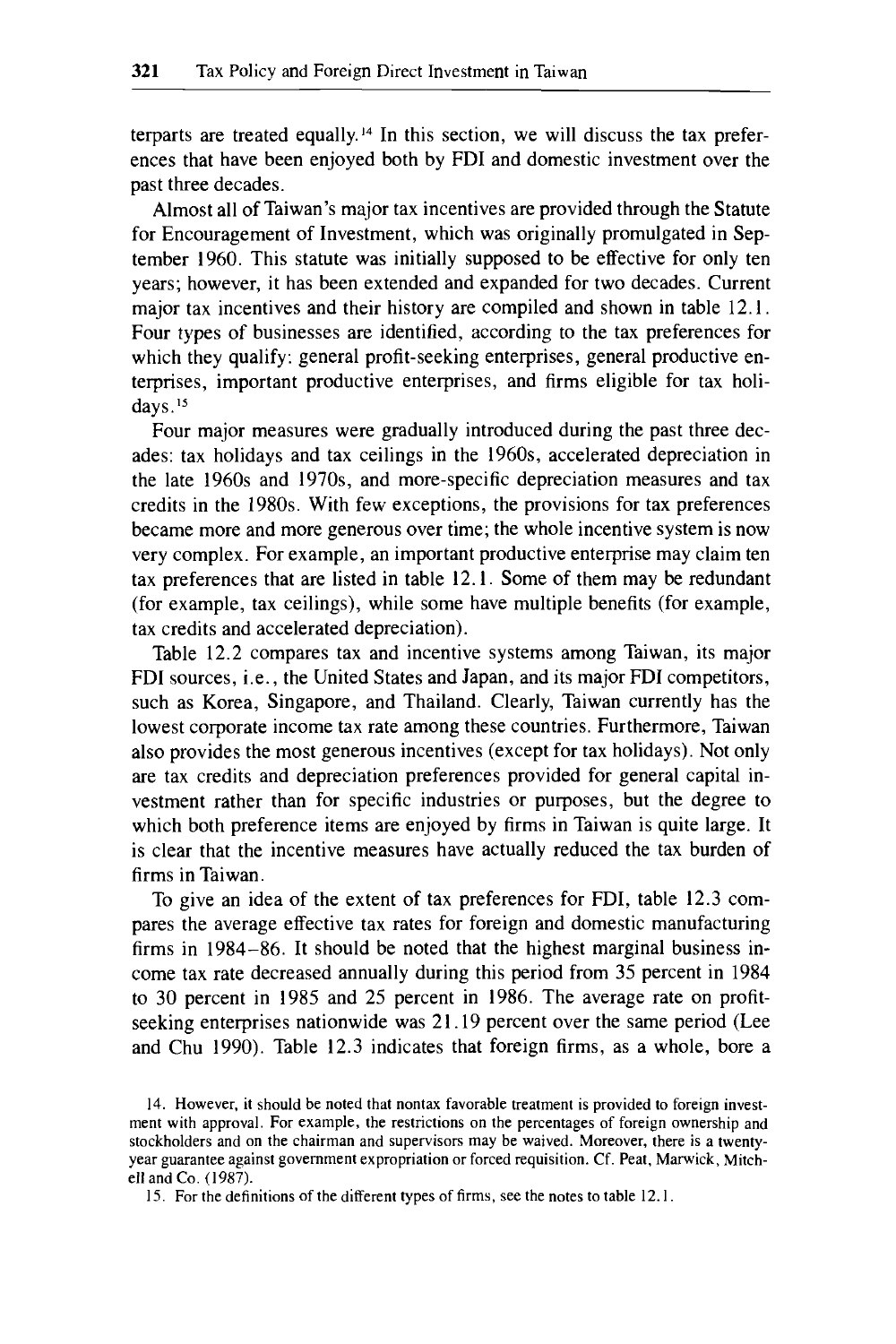| Type of Firm                      | Tax Incentive                                                            | Beginning Year and<br><b>Later Revisions</b>                                 |
|-----------------------------------|--------------------------------------------------------------------------|------------------------------------------------------------------------------|
| General profit-<br>seeking enter- |                                                                          |                                                                              |
| prises <sup>a</sup>               | 2-year depreciation for pollution-<br>control facilities                 | 1981                                                                         |
|                                   | 2-year depreciation for energy-<br>saving facilities                     | 1981                                                                         |
|                                   | 30% tax credit for capital investment<br>in major high-tech enterprises  | 1987                                                                         |
|                                   | 20% tax credit for capital investment<br>in venture capital projects     | 1987                                                                         |
| General produc-                   |                                                                          |                                                                              |
| tive enterprises <sup>b</sup>     | Tax ceiling                                                              | 1960 (18%), 1971 (25%),<br>1987 (20% for large trade<br>and venture capital) |
|                                   | Accelerated depreciation for<br>renovation of machinery and<br>equipment | 1965 (1/3), 1981 (1/2)                                                       |
|                                   | Accelerated depreciation for R&D<br>facilities                           | 1977                                                                         |
|                                   | 5-20% tax credit for machinery and<br>equipment                          | 1981                                                                         |
|                                   | 20% tax credit for R&D expenses                                          | 1984                                                                         |
|                                   | All preferences enjoyed by profit-<br>seeking enterprises                |                                                                              |
| Important produc-                 |                                                                          |                                                                              |
| tive enterprises <sup>c</sup>     | Tax ceiling                                                              | 1960 (18%), 1971 (22%),<br>1988 (20%)                                        |
|                                   | All preferences enjoyed by general<br>productive enterprises             |                                                                              |
| Firms eligible for                |                                                                          |                                                                              |
| tax holidays <sup>d</sup>         | 5-year exemption for new firms                                           | 1960                                                                         |
|                                   | 4-year exemption for expansion<br>firms                                  | 1960 (5 yrs), 1971 (4 yrs)                                                   |
|                                   | May elect to adopt accelerated<br>depreciation                           | 1971                                                                         |
|                                   | May elect to defer commencement<br>of tax holiday.                       | 1977 (1-4 yrs), 1982 (2-4 yrs)                                               |

**Table 12.1 Major Tax Incentives for Firms in Taiwan** 

*Source: Study on Tax Incentive Measures in the Statute for Encouragement of Investment* (in Chinese), ROC Tax Reform Commission Technical Report no. 37 (Ministry of Finance, June 1989).

'Any public or private organization that engages in activities for profit-seeking purposes, organized in any form.

**A** firm that is organized as a "company limited by shares" and operates in a set of specified industries including manufacturing, mining, agriculture, and most other industries except major service sectors.

cA firm in the metal, heavy machinery, or petrochemical industry that is capital-intensive and technologyintensive and "confirms the need for development of economic and national defense industries."

dA productive enterprise that conforms to regulated categories and criteria of encouragement and is newly established or effects an expanion of equipment through an increase of capital.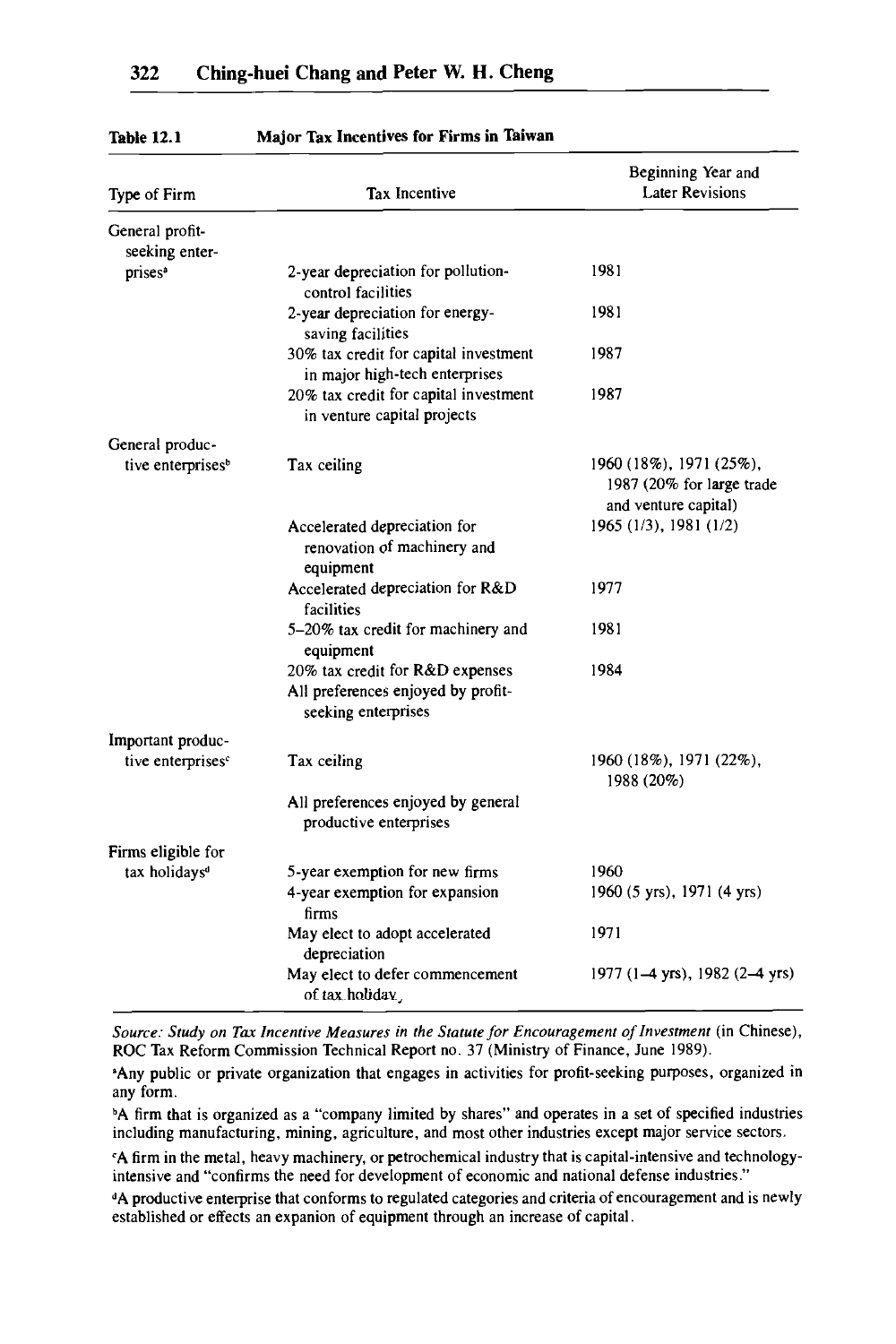| Taxes and Incentives                                    | Japan                                                                                                                                      | Korea                                                                                                                                                              | Singapore                                                                                                                  | Taiwan                                                    | Thailand       | <b>United States</b>                     |
|---------------------------------------------------------|--------------------------------------------------------------------------------------------------------------------------------------------|--------------------------------------------------------------------------------------------------------------------------------------------------------------------|----------------------------------------------------------------------------------------------------------------------------|-----------------------------------------------------------|----------------|------------------------------------------|
| Highest marginal cor-<br>porate tax rates               | 40%                                                                                                                                        | $27, 30,$ or $33\%$                                                                                                                                                | <b>Flat 32%</b>                                                                                                            | 25%                                                       | Flat 30 or 35% | 34%                                      |
| Withholding tax rate<br>on dividend income <sup>a</sup> | 20%                                                                                                                                        | 25%                                                                                                                                                                | 32% to be paid out<br>of corporate tax                                                                                     | $20\%$ <sup>b</sup>                                       | 20%            | 30%                                      |
| Tax holidays                                            | Nil                                                                                                                                        | Up to 5 years for FDI<br>only                                                                                                                                      | Up to 10 years                                                                                                             | Up to 5 years                                             | Up to 8 years  | Nil                                      |
| Other major incentives                                  | Up to $7\%$ tax credit<br>or up to $30\%$<br>special depre-<br>ciation for<br>energy savings.<br>20% tax credit for<br>incremental<br>R&D. | 30% special depreciation<br>for exports.<br>Up to 10% tax credit or<br>up to 50% special<br>depreciation for<br>energy savings,<br>pollution control,<br>R&D, etc. | Reduced rate, up to<br>5 years for<br>international<br>trade and<br>services.<br>Up to $50\%$<br>investment<br>allowances. | Up to 20% tax credit.<br>Up to $2$ -year<br>depreciation. |                | 20% tax credit for<br>incremental<br>R&D |

#### **Table 12.2 Comparison of Taxes and Incentives on Corporate Income, 1989**

*Sources: Corporate Taxes:* **A** *Worldwide Summary, 1988* (New York: Price Waterhouse); *1988* International Tax *Summaries* (New York: Coopers and Lybrand); *Asian Pacijc Taxution, 1989* (Tokyo: KPMG Peat Marwick).

'Rates may be reduced in accordance with the provisions in the double taxation agreements.

bThirty-five percent is levied on nonapproved investment. However, these foreign investors may elect to file an income final return subject to progressive tax rates, in which case the effective tax rate may be lower than 20 percent.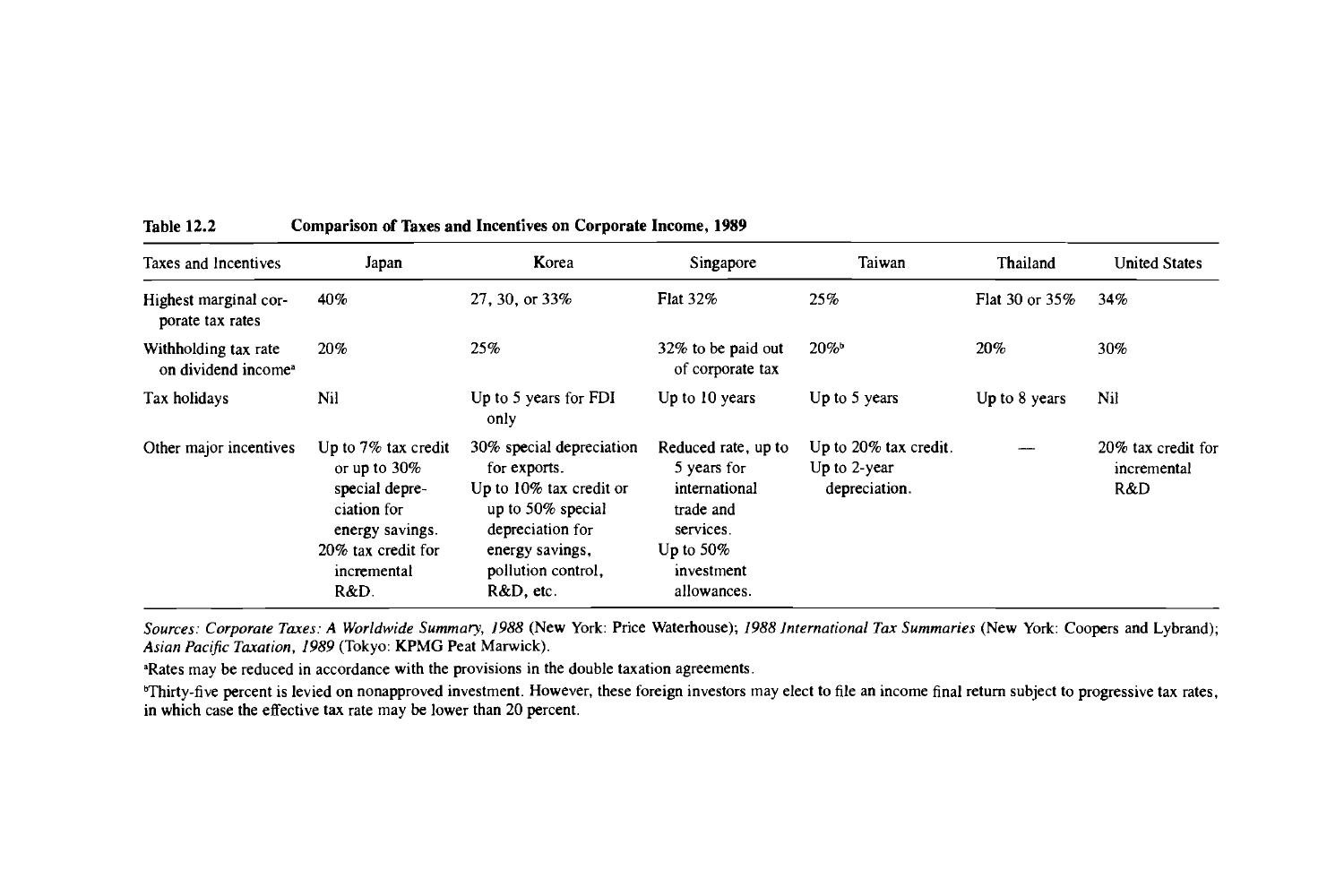|  | Table 12.3 |  | Comparison of Effective Tax Rates for Foreign and Domestic Manufacturing Firms in Taiwan, 1984–86 Average (%) |  |  |
|--|------------|--|---------------------------------------------------------------------------------------------------------------|--|--|
|--|------------|--|---------------------------------------------------------------------------------------------------------------|--|--|

|                     |                |                                  | Foreign Firms with Tax Holiday |                      |                          |        | All Foreign Firms   | All Domestic and<br>Foreign<br>Firms with Tax Holiday |                          |
|---------------------|----------------|----------------------------------|--------------------------------|----------------------|--------------------------|--------|---------------------|-------------------------------------------------------|--------------------------|
| Industry            | Sample<br>Size | <b>Before Tax</b><br>Concessions | Tax Holiday<br>Benefit         | Other Tax<br>Benefit | After All<br>Concessions | Number | Average<br>Tax Rate | Sample<br><b>Size</b>                                 | After All<br>Concessions |
| Food and beverage   |                | 14.67                            | 8.00                           | 0                    | 6.67                     | 115    | $36.03*$            | 7                                                     | 11.20                    |
| Chemicals           | 32             | 17.00                            | 9.00                           | 3.00                 | 5.00                     | 342    | 16.03               | 80                                                    | 10.60                    |
| Nonmetallic         |                | 24.00                            | 1.67                           | 09                   | 22.33                    | 87     | 17.19               | 11                                                    | 21.80                    |
| <b>Basic metals</b> | 9              | 19.00                            | 6.67                           | 0.33                 | 12.00                    | 296    | 18.13               | 21                                                    | 19.30                    |
| Machinery           | 34             | 16.45                            | 3.77                           | 0.35                 | 12.33                    | 212    | 22.50               | 74                                                    | 15.97                    |
| Electronics         | 109            | 17.73                            | 4.50                           | 0.90                 | 12.33                    | 604    | 17.22               | 212                                                   | 11.31                    |
| Other manufacturing | 8              | 17.67                            | 1.33                           | 1.00 <sub>1</sub>    | 15.33                    | 419    | 20.64               | 25                                                    | 21.72                    |
| Averageb            | 200            | 17.46                            | 5.11                           | 1.09                 | 11.26                    | 2075   | 19.47               | 430                                                   | 13.31                    |

Sources: Effective tax rates for all domestic and foreign firms with tax holidays in Taiwan are calculated from the corporate income tax returns of the sampled data in Lee and Chu (1990). Effective tax rates and tax concessions for foreign firms with tax holidays are calculated from the subfile data used by Lee and Chu (1990). Effective tax rates for all foreign firms in Taiwan are calculated from the data in *An Analysis* of *Operations and Economic Effecrs of Foreign Enterprises* (in Chinese) (ROC, Investment Commission, Ministry of Economic Affairs, 1987).

the highest marginal tax rates were 35 percent (1984). 30 percent (l985), and 25 percent (1986). the exceptionally high average effective tax rate for food and beverage processing was due to the aggregation of positive profits of some firms with the large losses of other firms.

bWeighted average of the sample size or number of firms in each industry.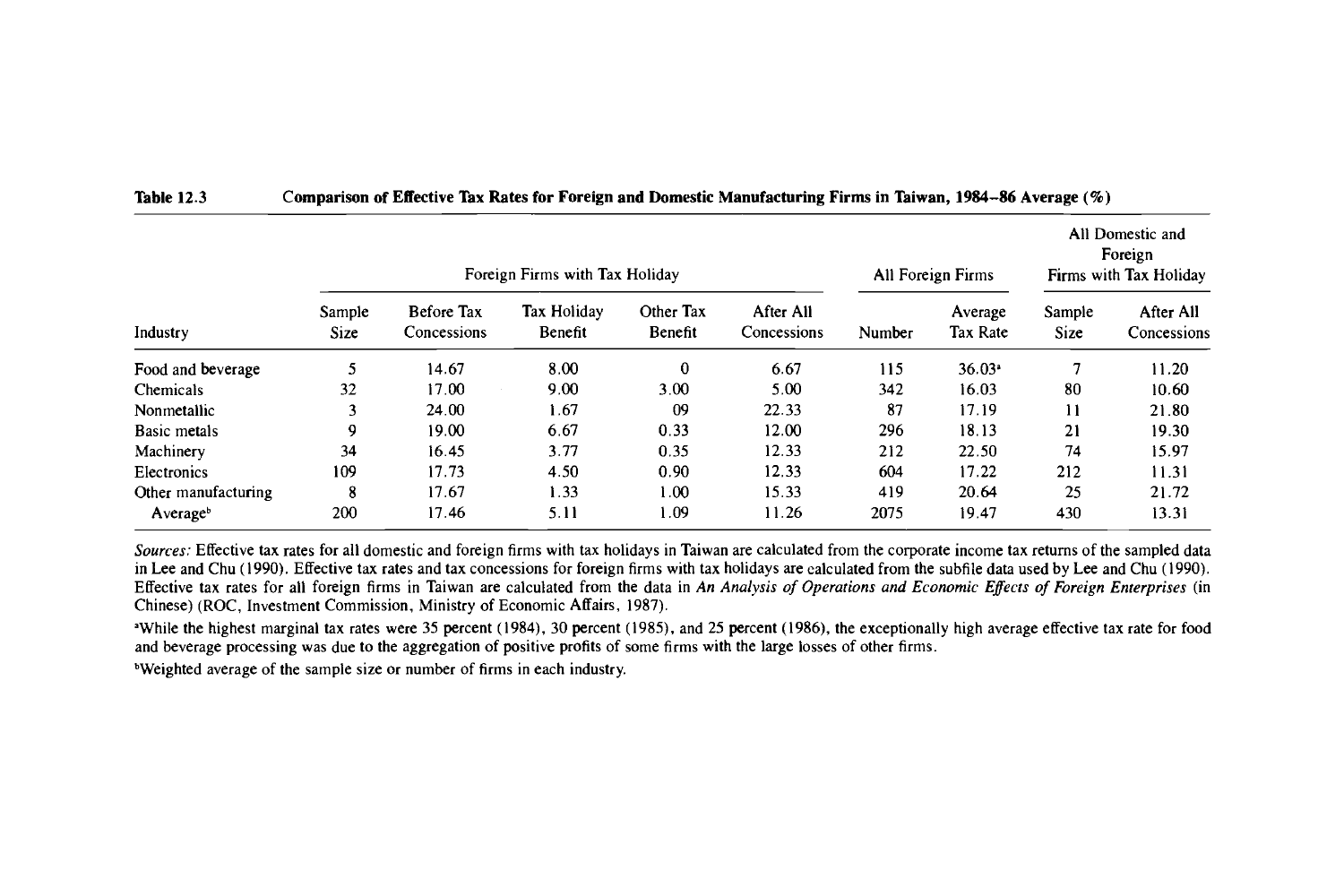lower tax burden (19.47 percent) than the national average. It further shows that the effective tax rate for the foreign firms eligible for tax holidays and other incentives was 11.26 percent, only about one-half of the national average effective tax rate (21.29 percent), and about **2** percentage points lower than the average effective tax rate for all domestic and foreign firms eligible for tax holidays (13.31 percent).

However, to measure the extent of tax preferences more meaningfully, one should compare the after-tax concession rate (11.26 percent) with the beforetax concession rate (17.46 percent). This gives about a one-third, or 6.20 percent, tax savings to foreign firms eligible for tax holidays. This tax savings can be further decomposed into two parts: 5.11 percent for tax holidays, and 1.09 percent for other tax preferences, major tax credits, and tax ceilings.<sup>16</sup>

#### **12.4 Changing Characteristics of FDI in Taiwan**

### 12.4.1 FDI Trends

Summary data for the amount of approved and actual FDI in Taiwan are presented in table 12.4. Though approved investment figures vary annually, they were generally less than **U.S.** \$1 billion before 1987, and clearly exhibited a pattern of gradual increase. In relative terms, however, approved FDI displayed a large swing during 1952-89. FDI was an important supplement to inadequate domestic savings in the 1960s and early 1970s. It accounted for 12.5 percent of nonresidential domestic investment in 1970. The importance of approved FDI has declined since then; however, it swung back to over 5 percent after 1984. Nevertheless, it should be noted that Taiwan has had a large amount of excess savings in recent years, totaling over 9 percent **of GNP."** Table 12.4 also reveals that about one-third of annual approved FDI went into the expansion of old projects, while two-thirds went for new projects.

The annual data on the actual amount of FDI show the same increasing pattern as for approved FDI.18 Before 1986, the ratio of actual to approved FDI remained relatively constant at about 40 percent. In the last two years, however, the realization ratio of approved FDI has been high: 81.07 percent in 1988 and 66.34 percent in 1989. The major reason for the large discrepancy between actual and approved FDI remains unknown, and future trends deserve

16. Since accelerated depreciation has been included as an expense in calculating before-tax profit, its degree of tax preference cannot be identified. In other words, the tax preferences enjoyed by foreign firms, such as tax holidays (as shown in table 12.3). are underestimated because of the exclusion of accelerated depreciation.

17. The percentages are 11.88 (1984), 14.83 (1985), 21.34 (1986), 18.39 (1987). 11.68 (1988). and 9.32 (1989). See *Quarterly Narional* Economic Trends, Directorate-General of Budget, Accounting Statistics, Executive Yuan, ROC, February 1990.

18. Both the approved and actual amounts of FDI in the Taiwanese data include equity investment and reinvested earnings, but the data do not include loans from parent firms to subsidiaries. Also. it should be noted that these two FDI statistics are obtained from different sources.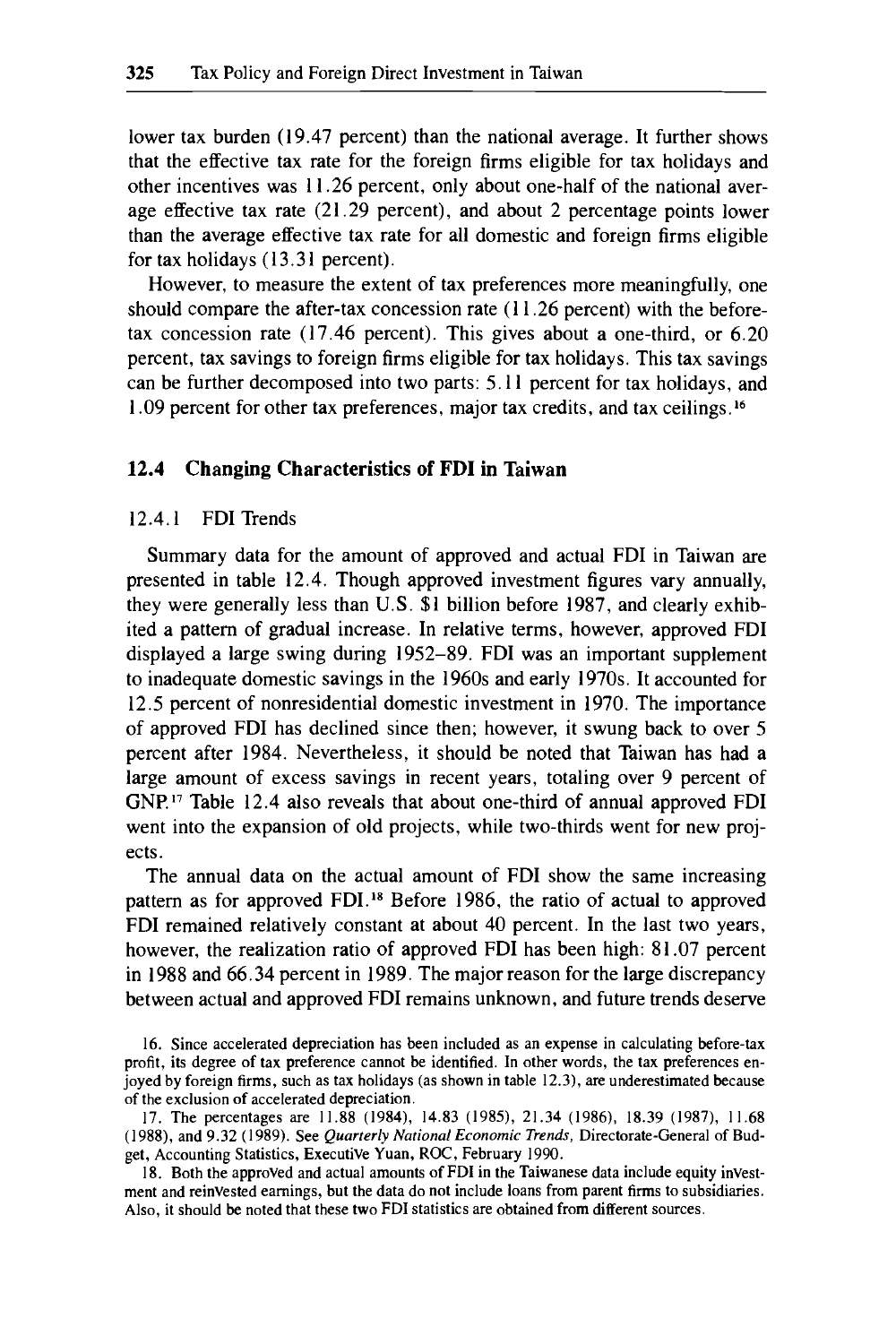|         |                                       | Approved FDI                           | <b>Actual FDI</b>                                             |                                       |                                  |                                               |
|---------|---------------------------------------|----------------------------------------|---------------------------------------------------------------|---------------------------------------|----------------------------------|-----------------------------------------------|
| Year    | Amount<br>(millions)<br>of $U.S.$ \$) | Percentage<br>of Expansion<br>Projects | Percentage<br>Nonresidential<br><i>Investment<sup>®</sup></i> | Amount<br>(millions)<br>of $U.S.$ \$) | Percentage<br>of Approved<br>FDI | Percentage of<br>FDI in Nonoil<br><b>LDCs</b> |
| 1952    | 1.067                                 |                                        | 2.43                                                          |                                       |                                  |                                               |
| 1960    | 15.470                                |                                        | 6.93                                                          | 5.77                                  | 37.30                            |                                               |
| 1970    | 138.900                               | 44.05                                  | 12.50                                                         | 61.93                                 | 44.59                            | 4.80                                          |
| 1980    | 466.000                               | 36.93                                  | 4.28                                                          | 165.70                                | 35.56                            | 1.47                                          |
| 1981    | 395.800                               | 42.50                                  | 3.56                                                          | 150.90                                | 38.13                            | 1.03                                          |
| 1982    | 380.000                               | 29.21                                  | 3.60                                                          | 104.00                                | 27.37                            | 0.80                                          |
| 1983    | 404.500                               | 38.51                                  | 3.98                                                          | 149.00                                | 36.84                            | 1.48                                          |
| 1984    | 558.700                               | 38.97                                  | 5.29                                                          | 200.90                                | 35 96                            | 1.91                                          |
| 1985    | 702.500                               | 30.72                                  | 7.32                                                          | 340.20                                | 48.43                            | 3.06                                          |
| 1986    | 770.400                               | 29.52                                  | 6.25                                                          | 326.00                                | 42.34                            | 3.44                                          |
| 1987    | 1,419 000                             | 35.30                                  | 7.75                                                          | 715.00                                | 50.39                            | 6.03                                          |
| 1988    | 1,183.000                             | 43.83                                  | 5.49                                                          | 959.00                                | 81.07                            |                                               |
| 1989    | 2,418.000                             | 32.87                                  | 8.51                                                          | 1,604.00                              | 66.34                            |                                               |
| Total/  |                                       |                                        |                                                               |                                       |                                  |                                               |
| average | 10,950.000b                           | $36.95^{d}$                            | 5.99c                                                         |                                       | 45.35c                           | 2.67c                                         |

**Table 12.4 It conditions Trends in Taiwan's Foreign Direct Investment** 

*Sources:* For approved FDI, *Statistics* on *Overseas Chinese and Foreign Investment* (Taipei: ROC Investment Commission, Ministry of Economic Affairs, various years). For actual FDI, *Balance of Payments Statistics* (Taiwan: *Central Bank of China,* 1989). For FDI in non-oil-exporting LDCs, *Balance of*  Payments *Staristics Yearbook* (Washington, D.C.: International Monetary Fund, various years). For nonresidential domestic investment, *Quarterly National Economic Trends* Directorate-General of Budget, Accounting Statistics, Executive Yuan, ROC, Taipei February 1990.

Gross fixed capital formation, excluding residential buildings

bTotal for the period from 1952 to 1989.

Simple average for the selected years shown in the table

to be followed closely.<sup>19</sup> The other important figure in table 12.4 is the share of Taiwan's FDI in total FDI of all non-oil-exporting LDCs. Tsai (1991) mentioned that the ratio remained quite stable during 1958-85. However, table 12.4 clearly shows that Taiwan has attracted an increasing share of the total FDI since 1982. Therefore, the demand-side determinants of FDI in Taiwan in recent years deserve further scrutiny.

#### 12.4.2 Composition of FDI

Three aspects of the changing composition of FDI in Taiwan are presented in tables 12.5 and 12.6. From panel **A** of table 12.5, it can be seen that the dominant sector of FDI has been manufacturing. However, its share has dropped from 77.58 percent in the 1960s to 68.01 percent in 1985-89. The largest decline has been in the electronic and electrical appliance sector, which went from 36.61 percent of all FDI in the 1960s down to 21.21 percent in

19. Though the time lag for realizing investment may be part of the cause of the discrepancy, it cannot account for the size of the gap between approved and actual FDI. See Schive (1987).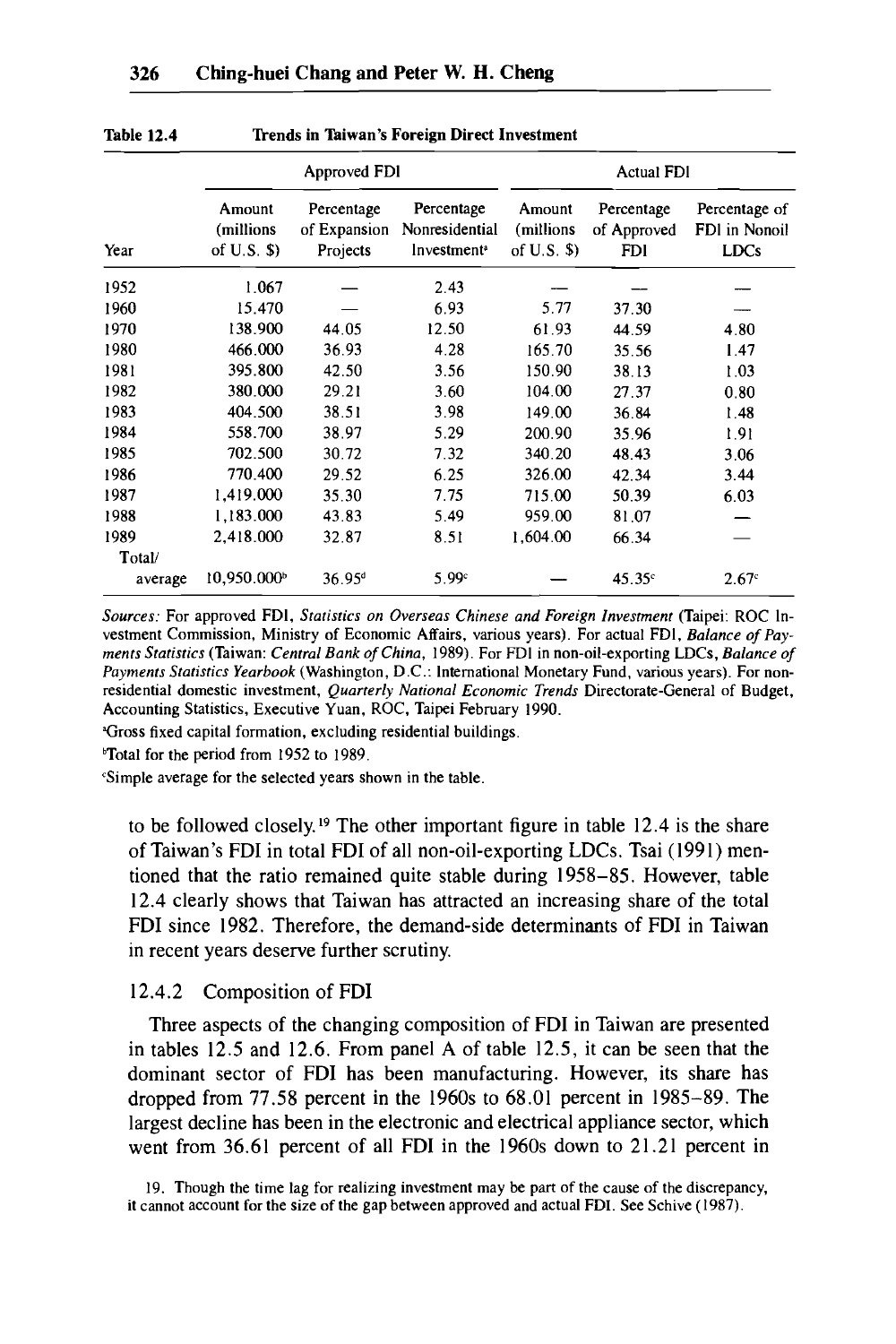|                                       | 1960-69 |            | 1970-79  |                | 1980-84  |            | 1985-89  |                 |
|---------------------------------------|---------|------------|----------|----------------|----------|------------|----------|-----------------|
|                                       | Amount  | Percentage | Amount   | Percentage     | Amount   | Percentage | Amount   | Percentage      |
| Total                                 | 400.16  | 100.00     | 1,895.00 | 100.00         | 2,205.00 | 100.00     | 6,492.00 | 100.00          |
|                                       |         |            |          | A. By industry |          |            |          |                 |
| Electronics                           | 146.48  | 36.61      | 596.00   | 31.45          | 638.00   | 28.93      | 1.377.00 | 21.21           |
| Chemicals                             | 64.26   | 16.06      | 183.00   | 9.66           | 306.00   | 13.88      | 1.150.00 | 17.71           |
| Machinery                             | 12.51   | 3.13       | 137.00   | 7.23           | 267.00   | 12.11      | 513.00   | 7.90            |
| Other manufacturing                   | 87.18   | 21.79      | 457.00   | 24.12          | 563.00   | 25.53      | 1,440.00 | 22.18           |
| Services                              | 51.55   | 12.88      | 335.00   | 18.73          | 366.00   | 16.60      | 1,895.00 | 29.19           |
| Others                                | 38.18   | 9.45       | 187.00   | 9.87           | 65.00    | 2.95       | 117.00   | 1.80            |
|                                       |         |            |          | B. By area     |          |            |          |                 |
| <b>United States</b>                  | 169.78  | 42.43      | 624.00   | 32.93          | 829.00   | 37.60      | 1,476.00 | 22.74           |
| Japan                                 | 66.03   | 16.50      | 342.00   | 18.05          | 621.00   | 28.16      | 1,947.00 | 29.99           |
| Major European countries <sup>a</sup> | 25.28   | 6.32       | 147.00   | 7.76           | 167.00   | 7.57       | 828.00   | 12.75           |
| Other Asian countries <sup>b</sup>    | 113.88  | 28.46      | 556.00   | 29.34          | 434.00   | 19.68      | 968.00   | 14.91           |
| Others                                | 25.19   | 6.29       | 226.00   | 11.93          | 154.00   | 6.98       | 1,273.00 | $19.61^{\circ}$ |

|  | Table 12.5 | Composition of Foreign Direct Investment in Taiwan, 1960–89 (in millions of U.S. dollars) |
|--|------------|-------------------------------------------------------------------------------------------|
|--|------------|-------------------------------------------------------------------------------------------|

*Source: Sratisrics on Overseas Chinese and Foreign* Investment (Taipei: ROC Investment Commission, Ministry of Economic Affairs, 1989).

'Including United Kingdom, West Germany, France, The Netherlands, and Switzerland.

bAll Asian countries except Japan.

The sharp increase is due to FDI from tax havens. It is calculated by the Investment Commission that FDI from tax havens in 1989 was **U.S.** 564% \$ million, accounting for 23.33 percent of total FDI in that year.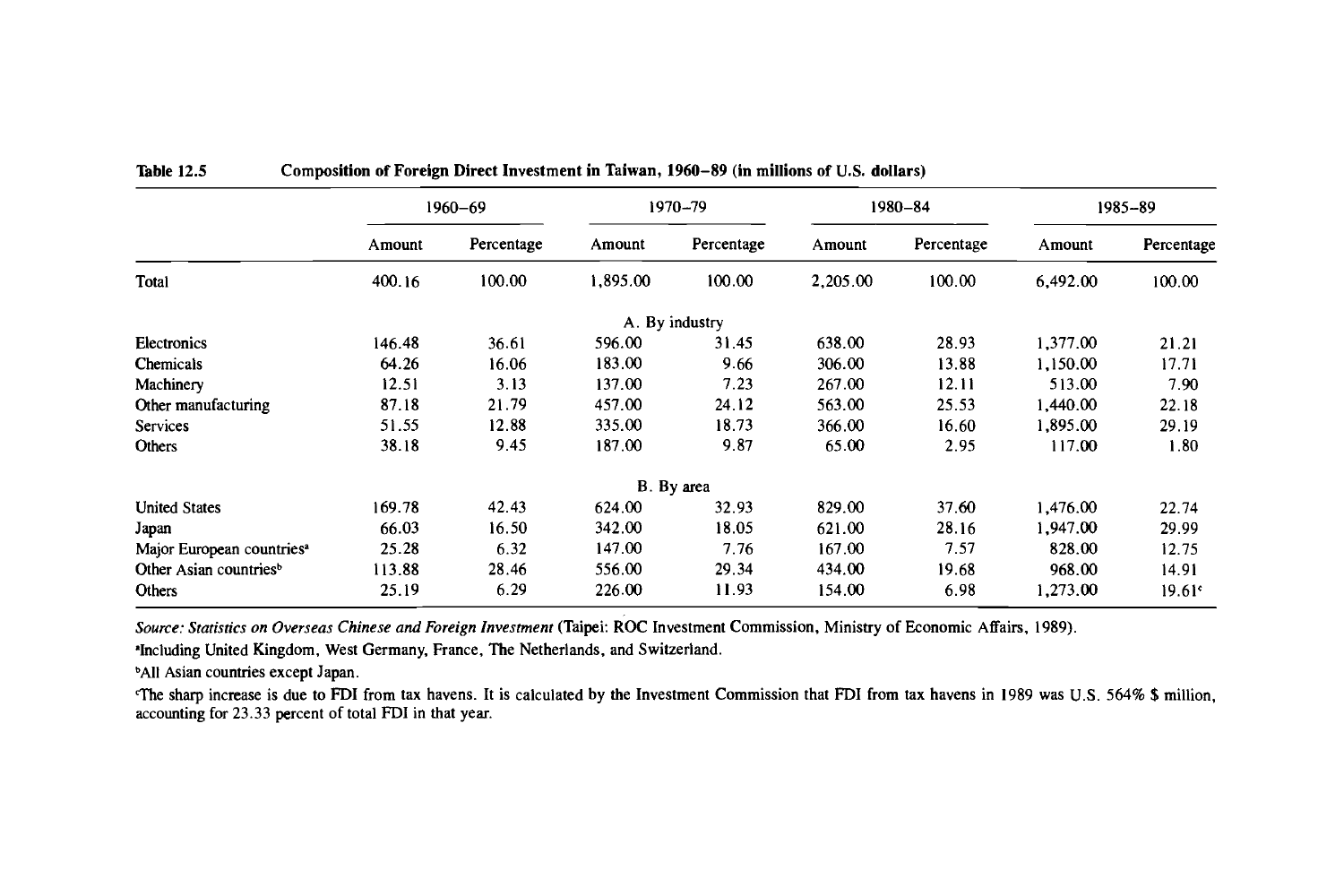|                     | 1978 | 1979 | 1980 | 1981 | 1982 | 1983 | 1984 | 985 | 1986 | 1987 |
|---------------------|------|------|------|------|------|------|------|-----|------|------|
| Total               | 60   | 54   | 53   | 54   | 55   | 51   | 52   | 49  | 46   | 47   |
| Electronics         | 70   | 66   | 67   | 71   | 71   | 80   | 77   | 80  | 72   | 75   |
| Chemicals           | 51   | 43   | 44   | 41   | 39   | 31   | 25   | 26  | 20   | 22   |
| Machinery           | 31   | 25   | 28   | 34   | 48   | 20   | 30   | 18  | 33   | 19   |
| Other manufacturing | 59   | 57   | 52   | 52   | 50   | 52   | 48   | 51  | 38   | 47   |
| Services            | 28   | 19   | 17   | 16   | 19   | 20   | 17   | 14  | 9    | 7    |
| Others              | 76   | 78   | 69   | 67   | 80   | 79   | 77   | 71  | 74   | 80   |
|                     |      |      |      |      |      |      |      |     |      |      |

**Table 12.6 Export Ratios of Foreign Firms in Taiwan, 1978-87** (%)

*Source: An Analysis of Operations and Economic Effects of Foreign Enterprises* (in Chinese) (Taipei: ROC Investment Commission, Ministry of Economic Affairs, 1987).

1985-89. In contrast, there was a sharp rise in the share going to services, from 16.60 percent in 1980-84 to 29.19 percent in 1985-89. The change in the service industry is quite conspicuous, reflecting that Taiwan's domestic service markets have begun to open up to foreign competition.<sup>20</sup>

Panel B of table 12.5 also shows that the sources of FDI have substantially changed during the past three decades. The share of U.S. investment has declined from 42.43 percent in the 1960s to 22.74 percent in 1985-89. The United States' dominant role was taken over by Japanese investors whose share has increased from 16.50 percent to 29.99 percent in the same period. In the last five years, investment from the major European countries has also increased from 7.57 percent to 12.75 percent. However, the most conspicuous increase in recent years has been in investment from so-called tax haven countries or areas. It was estimated by the Investment Commission that as much as **U.S.** \$564 million of FDI in 1989 came from such places, accounting for 23.33 percent of total FDI in that year. These investments are suspected to have been made by Taiwan residents so as to avoid Taiwan's highly progressive personal income tax rates.<sup>21</sup> This issue has prompted suggestions that the international and domestic aspects of income taxation should be regarded as an integrated rather than a separate system.

One of the major effects of FDI in Taiwan has been export expansion. Many believe that, in the past, foreign investors came mainly to take advantage of cheap labor in Taiwan and to produce for international markets where they had a comparative advantage. **A** survey by the Investment Commission revealed

<sup>20.</sup> It is also recognized that the openness of the service sector is one **of** the major topics that will be discussed during the upcoming Taiwan-U.S. trade negotiation sessions. Cf. *The Analysis of FDI in 1989,* prepared by the ROC Investment Commission, Ministry of Economic Affairs, 1990.

<sup>21.</sup> Tax havens are defined to include those countries without an income taxation system, those applying very low income tax rates, or those that exempt the foreign source income of their residents. Ironically, Taiwan still takes the territorial approach toward its residents' foreign source income and thus should be classified as a tax haven by the Investment Commission. For a review of the current international income taxation system in Taiwan, see Chen and Cheng (1990).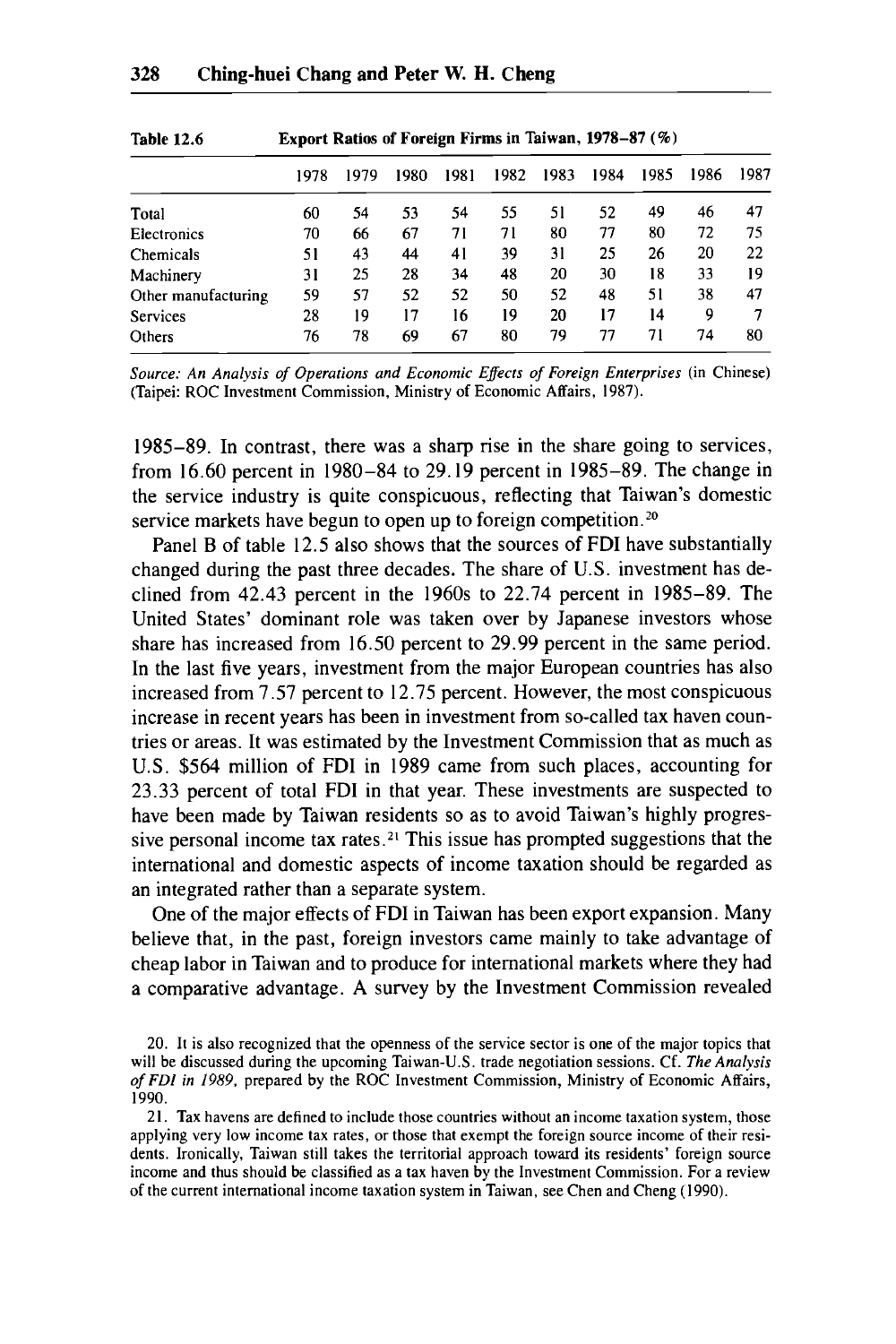that direct and indirect exports made by foreign firms in Taiwan accounted for 29.06 percent of total national exports in 1978. This ratio declined to 17 percent in 1987.<sup>22</sup> Two factors contributed to the changes in the importance of FDI in national exports. One reflects the shift in the industrial structure of FDI. Specifically, electronics became the single most important export industry in Taiwan, with export values accounting for two-thirds to three-quarters of the total exports made by foreign firms in 1978-87. As shown in panel A of table 12.5, however, the electronics industry's share of total FDI has steadily declined over the last three decades. In contrast, other more domesticoriented manufacturing industries such as chemicals and machinery have gained a greater share of total FDI. Needless to say, the increasing amount of FDI in the service sector is mainly geared toward the domestic market.

The second factor that may have contributed to the relative decline in the export share of foreign firms is the shift in the market orientation of each FDI industry. Table 12.6 exhibits the export ratio of foreign firms in Taiwan during 1978-87. Two different market tendencies can be observed. For exportoriented industries, mainly electronics and the "other" category, export ratios slightly increased over 1978-87. For domestic-oriented industries, such **as**  chemicals, machinery, and services, a decline in export ratios during the decade is rather clear.

In summary, Taiwan's FDI has increased substantially in both absolute and relative terms during the 1980s, and structurally its focus has begun to turn more toward domestic markets. Since a foreign investor may have many locations to choose from in deciding where to produce for international markets, it makes sense to distinguish between export- and domestic-oriented FDI in order to evaluate the potential impact of tax incentives on the inducement of both kinds of FDI. It is also reasonable to conjecture that FDI in exportoriented industries, such as electronics, would be more likely to respond to tax incentives. In the following section we will present the regressional results of our analysis on total FDI in Taiwan, FDI in manufacturing, and FDI in the electronics industry.

#### **12.5 Effects of Tax Incentives on FDI in Taiwan**

Econometric attempts to ascertain the effects of tax policy on FDI have been unsuccessful for both theoretical and statistical reasons. Tax incentives in Taiwan, as shown in table 12. l, are so pervasive that they cannot be represented well by the dummy variable proxy commonly used in empirical studies. Our study tries to overcome this difficulty by measuring the extent of tax preferences that FDI has enjoyed. Two regressional analyses are made, one using time-series data and the other using firm-specific data.

22. *An Analysis* of *Operations and Economic Effecrs* of *Foreign Enterprises* (in Chinese) (Taipei: ROC Investment Commission, Ministry of Economic Affairs, **1987).**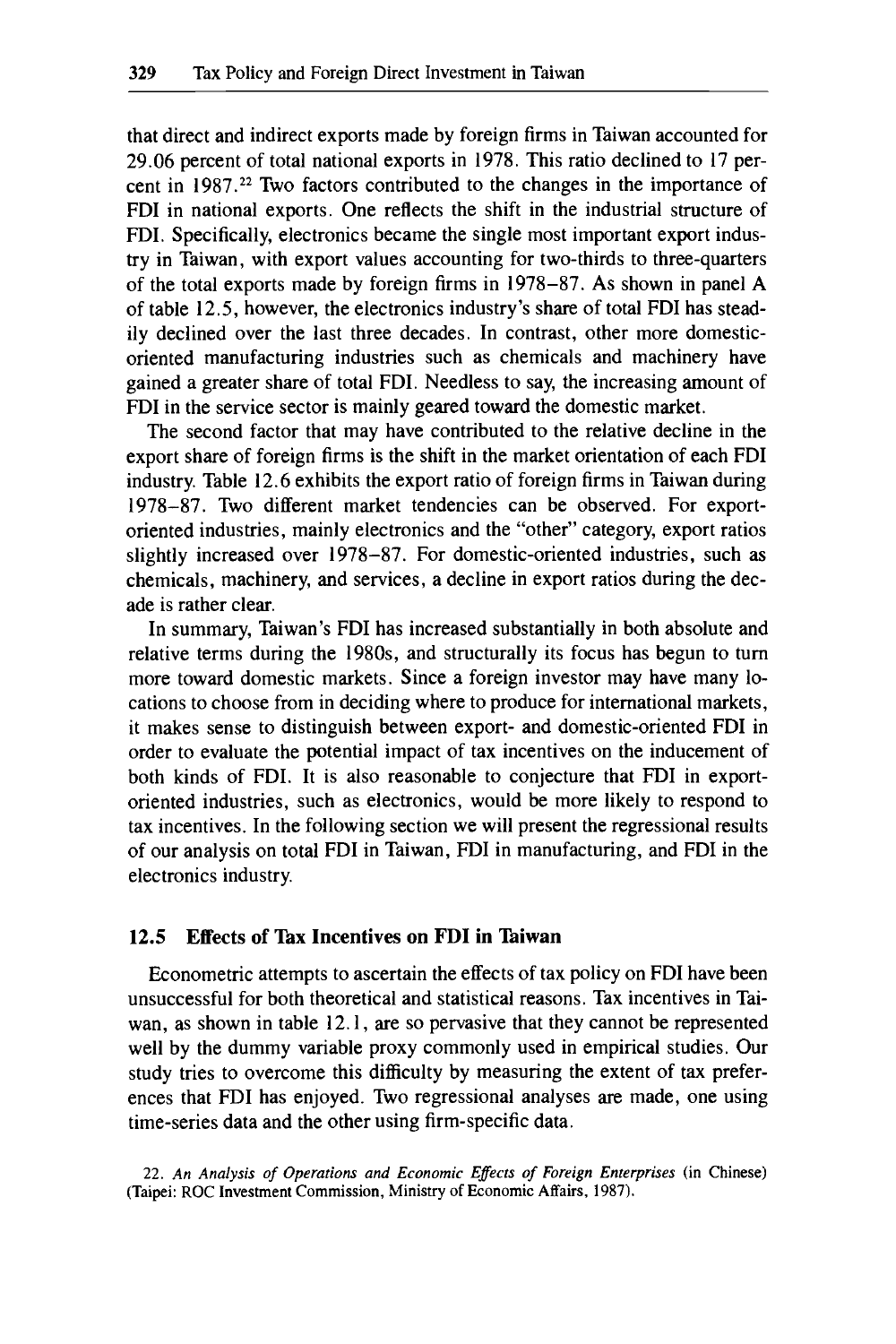#### 12.5.1 Time-Series Studies

According to Riedel (1975), Wu et al. (1980), and Tsai (1991), the potential demand-side determinants of FDI in Taiwan include the domestic market, incentive policies, and cheap cost. Since we are interested in explaining increasing FDI in Taiwan during the 1980s, we will use data from 1972-87.23 However, the cost of labor in Taiwan during this period was not what could be called cheap. After having adjusted for the effects of foreign exchange rates, the increase in the unit labor cost in Taiwan reached 13 percent over 1970- 82, which was higher than labor cost increases in the United States, Japan, Korea, and Singapore (Tsai 1991). Hence, in this study, we try to test for the adverse impact of rising labor costs on the inflow of FDI. Since strong export orientation is one characteristic of FDI in Taiwan, it is considered explicitly in the model.

The estimated regression equation is specified as follows:<sup>24</sup>

(1) 
$$
FDI = b_0 + b_1 GNP + b_2 Export + b_3 Wage + b_4 Tax Pref
$$

where  $FDI =$  approved  $FDI$  in Taiwan in a given year,  $GNP =$  gross national product in a given year,  $Export = the ratio of foreign firms' exports to total$ national exports in a given year, Wage  $=$  wage index, and Tax Pref  $=$  tax preferences enjoyed by foreign firms in a given year, measured by the difference between the highest marginal corporate income tax rate and the average effective tax rate.

This equation is applied to the inflow of total FDI in Taiwan and disaggregate FDI, such as FDI from Japan and the United States, and FDI in the electronics industry. All coefficients except  $b<sub>3</sub>$  are expected to be positive. To eliminate supply-side effects, relative FDI, expressed as Taiwan's share of total FDI in non-oil-exporting LDCs, is also estimated using equation (1).

Table 12.7 gives the results of the estimation and provides comparisons with the results of a previous study (Tsai 1991). Three major findings can be summarized:

- 1. In terms of goodness-of-fit, as measured by the adjusted *R2,* all equations, except FDI from the United States, perform very well.
- 2. In terms of testing hypotheses, the results consistently show that GDP has a positive effect, while rising labor costs have a negative effect; the other two variables, export orientation and tax preferences, have no significant effect.
- **3.** Contrary to Tsai (1991), this study finds that Taiwan has attracted relatively more FDI than other non-oil-exporting LDCs. This may be due to the policy change that opened Taiwan's domestic markets, witnessed by

23. One **of** the other major reasons for using this time period is that more detailed data on tax preferences were made available beginning in 1972.

**24.** Other variables such as the growth rate of GDP, the political climate, and the status **of** the public infrastructure are also considered. However, no significant effects have been shown to be related to these variables.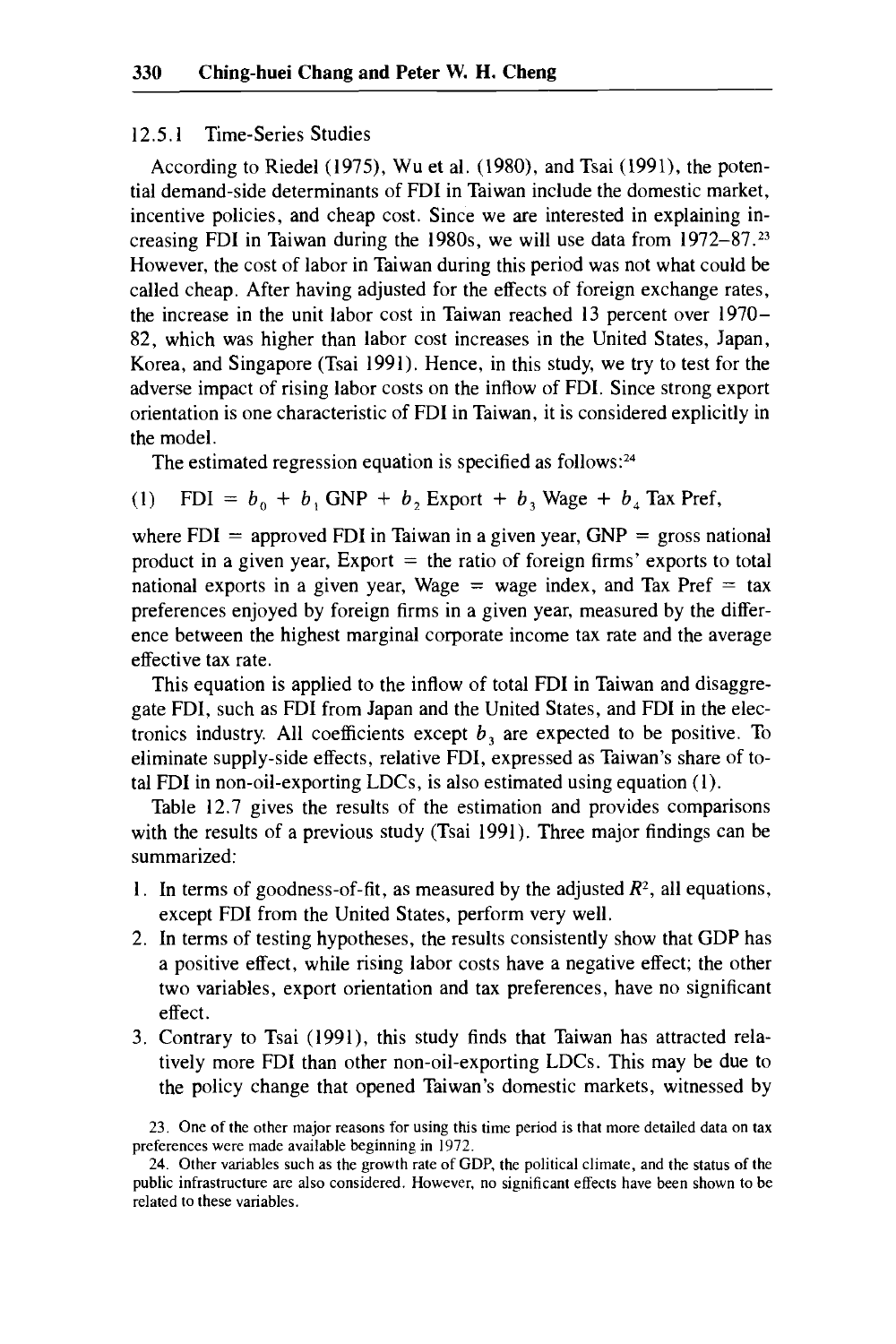|                            |               | Approved FDI (1972-87)    | Actual FDI (1958-85) |                  |                       |              |                                        |
|----------------------------|---------------|---------------------------|----------------------|------------------|-----------------------|--------------|----------------------------------------|
| Independent<br>Variable    | <b>FDI</b>    | FDI in Nonoil<br>LDCs (%) | FDI from Japan       | FDI from<br>U.S. | FDI in<br>Electronics | FD1          | FD1 in Nonoil LDCs,<br>$1965 - 85$ (%) |
| Intercept                  | $-355,871$    | 7.9873                    | $-76.2681$           | $-6.0743$        | $-244.66$             | 0.2447       | $-0.0239$                              |
|                            | $(-1.095)$    | (2.3816)                  | $(-0.590)$           | $(-0.025)$       | $(-1.616)$            | (0.385)      | $(-0.083)$                             |
| <b>GDP</b>                 | 1.6038        | 0.00002                   | 0.0005               | 0.0003           | 0.0005                |              | (RPCDGP) 0.2448                        |
|                            | $(5.423)$ **  | $(4.958)$ **              | $(4.142)$ **         | (1.374)          | $(3.276)$ **          |              | (0.763)                                |
| $\Delta GDP$               |               |                           |                      |                  |                       | 0.3313       | $(R\Delta GDP) - 0.0331$               |
|                            |               |                           |                      |                  |                       | $(2.783)*$   | $(-0.153)$                             |
| Export ratio               | 14,901        | $-0.1390$                 | 2.6505               | 0.9023           | 8.1398                |              |                                        |
|                            | (1.409)       | $(-1.274)$                | (.06299)             | (0.114)          | (1.708)               |              |                                        |
| Dummy for export           |               |                           |                      |                  |                       | $-0.5953$    | 0.7716                                 |
| orientation                |               |                           |                      |                  |                       | $(-2.646)^*$ | $(2.531)^*$                            |
| Wage index                 | $-24,847$     | $-0.2856$                 | $-7.5687$            | $-4.0810$        | $-7.5706$             |              |                                        |
|                            | $(-4.523)$ ** | $(-5.037)$ **             | $(-3.463)$ **        | $(-0.994)$       | $(-2.686)*$           |              |                                        |
| Dummy for export           |               |                           |                      |                  |                       | 1.3162       |                                        |
| processing<br>zones        |               |                           |                      |                  |                       | $(3.739)$ ** |                                        |
| Tax preferences            | 4,871         | 0.1002                    | 1.3916               | 0.6769           | 3.6975                |              |                                        |
|                            | (0.867)       | (1.729)                   | (0.6228)             | (0.161)          | (1.156)               |              |                                        |
| Dummy for tax              |               |                           |                      |                  |                       | 0.3769       |                                        |
| preferences                |               |                           |                      |                  |                       | (1.06)       |                                        |
| Adjusted $R^2$             | 0.9033        | 0.8301                    | 0.8594               | 0.5543           | 0.7645                | 0.85         | 0.20                                   |
| Durbin-Watson<br>statistic | 2.5396        | 2.5018                    | 1.6656               | 2.6139           | 2.1260                | 1.54         | 1.95                                   |
| N                          | 16            | 16                        | 16                   | 16               | 16                    | 28           | 20                                     |

| Table 12.7 | Comparison of Time-Series Regression Results for Foreign Direct Investment in Taiwan |
|------------|--------------------------------------------------------------------------------------|
|------------|--------------------------------------------------------------------------------------|

Sources: Computational assistance for this study was provided by Hui-hse Chen. Actual FDI from Tsai (1991).

*Nores:* The numbers in parentheses are r-statistics; \* and \*\* indicate results significantly different from zero at either the 5 percent or 1 percent levels, respectively. RPCGDP = (RCGDP/PCGDPW) 100, where PCGDP is per capita GDP in Taiwan and PCGDPW is the average of per capita GDP in all non-oil-exporting LDCs.  $R\Delta GDP = (\Delta GDP/\Delta GDP) \cdot 100$ , where  $\Delta GDP$  is annual change of GDP in Taiwan and  $\Delta GDPW$  is the average of annual change of GDP in all non-oil-exporting **LDCS.**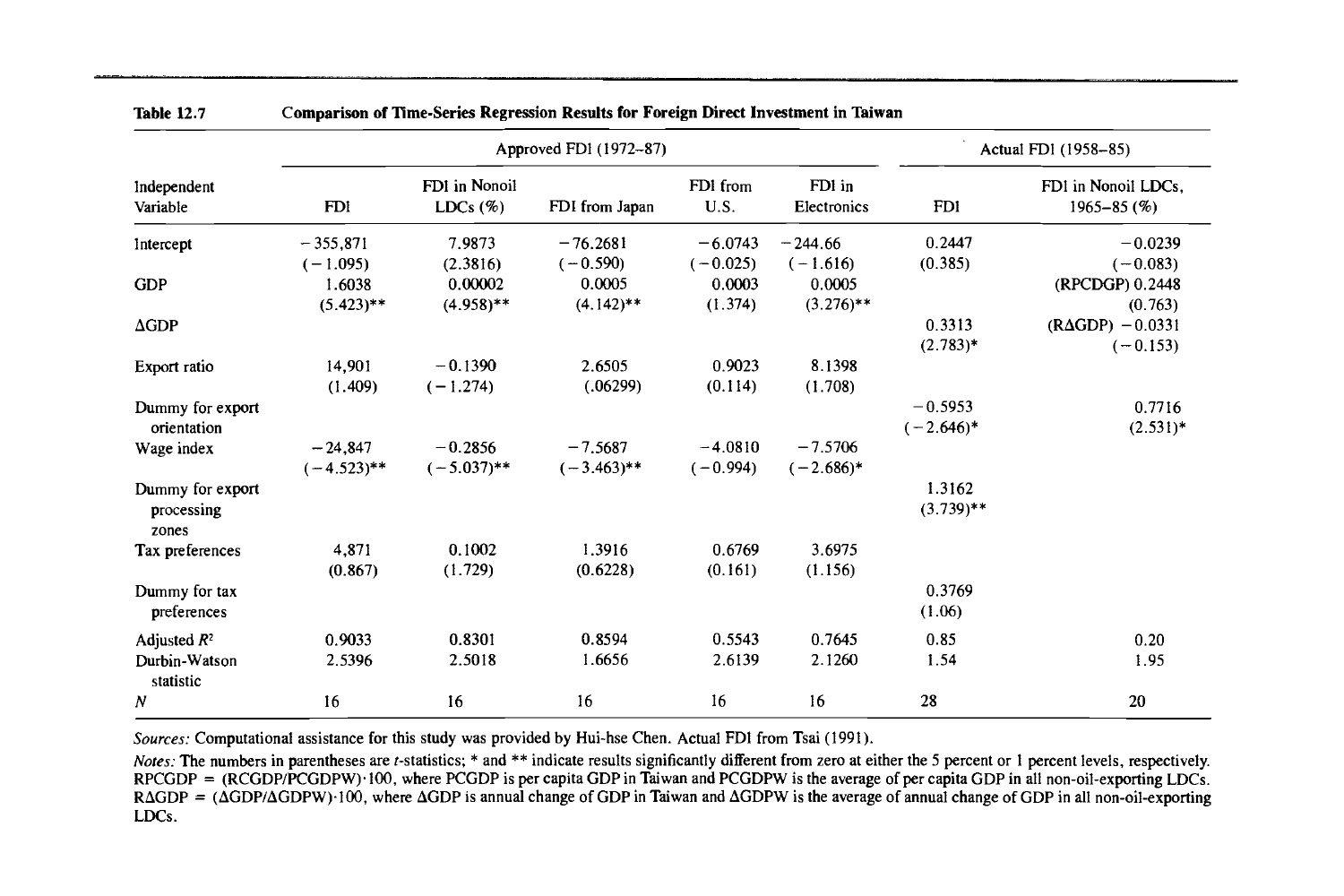the increasing share of FDI going to domestic-oriented investment, particularly the service sector, as shown in table 12.5. However, both studies agree that the effect of tax preferences on FDI is insignificant.

#### 12.5.2 Cross-sectional Studies

The data for the cross-sectional studies come from the financial statements of fifty-six foreign manufacturing firms that were eligible for tax holidays and reported their corporate income in 1984-86.25 The dependent variable is the increase in net worth, which reflects both equity investment and reinvested earnings. The independent variables include the year of establishment, the before-tax profit rate, and tax preferences. Since the before-tax profit rate can be accounted for by a firm's characteristics, the following equation is estimated:

(2) 
$$
\triangle
$$
Net worth =  $c_0 + c_1 Y + c_2 k s + c_3 g + c_4 A + c_5 T_1 + C_5 T_2$ ,

where  $\triangle$ Net worth = the average of the increases in net worth of a given firm during 1984-85 and 1985-86;  $Y =$  the year of establishment;  $ks =$  capital structure, measured by the average of liabilities divided by total assets of a given firm in 1984 and 1985;  $g =$  growth rate of a firm, measured by the average of the increases in sales divided by the total sales of a given firm in 1984 and 1985;  $A = size$  of a firm, measured by the average of total assets of a given firm in 1984 and 1985;  $T_1$  = the average of tax holiday benefits divided by before-tax profits of a given firm in 1984 and 1985; and,  $T<sub>2</sub>$  = the average of other tax preferences divided by before-tax profits of a given firm in 1984 and 1985.

All  $c's$  except  $c<sub>1</sub>$  and  $c<sub>2</sub>$  are expected to be positive. Equation (2) is estimated for the manufacturing sector and for the electronics industry only.

The regression results, as presented in table 12.8, can be summarized as follows:

1. The effect of the year of establishment is mixed. In each equation, one of the alternative factors of the before-tax profit rate has the expected sign and is significant.

2. The effects of tax policy are also mixed. In the manufacturing equations, neither a tax holiday nor any of the other tax preferences is significant. However, for the electronics industry, we find that tax holidays have a significant effect. The corresponding elasticity of the increase in net worth with respect to tax holidays, calculated at mean values, is approximately 0.42. This seems to imply that the abolition of tax holidays would lead to a 42 percent cut in the increase of the net worth of the electronics industry. The marginal impact would be very strong. The overall adverse effect is not so great, however,

**<sup>25.</sup>** These data are confidential for tax purposes and **are** supposed to be more reliable than those obtained from surveys. The data source for this study is thesubfile **of** data used by Lee and Chu ( 1990).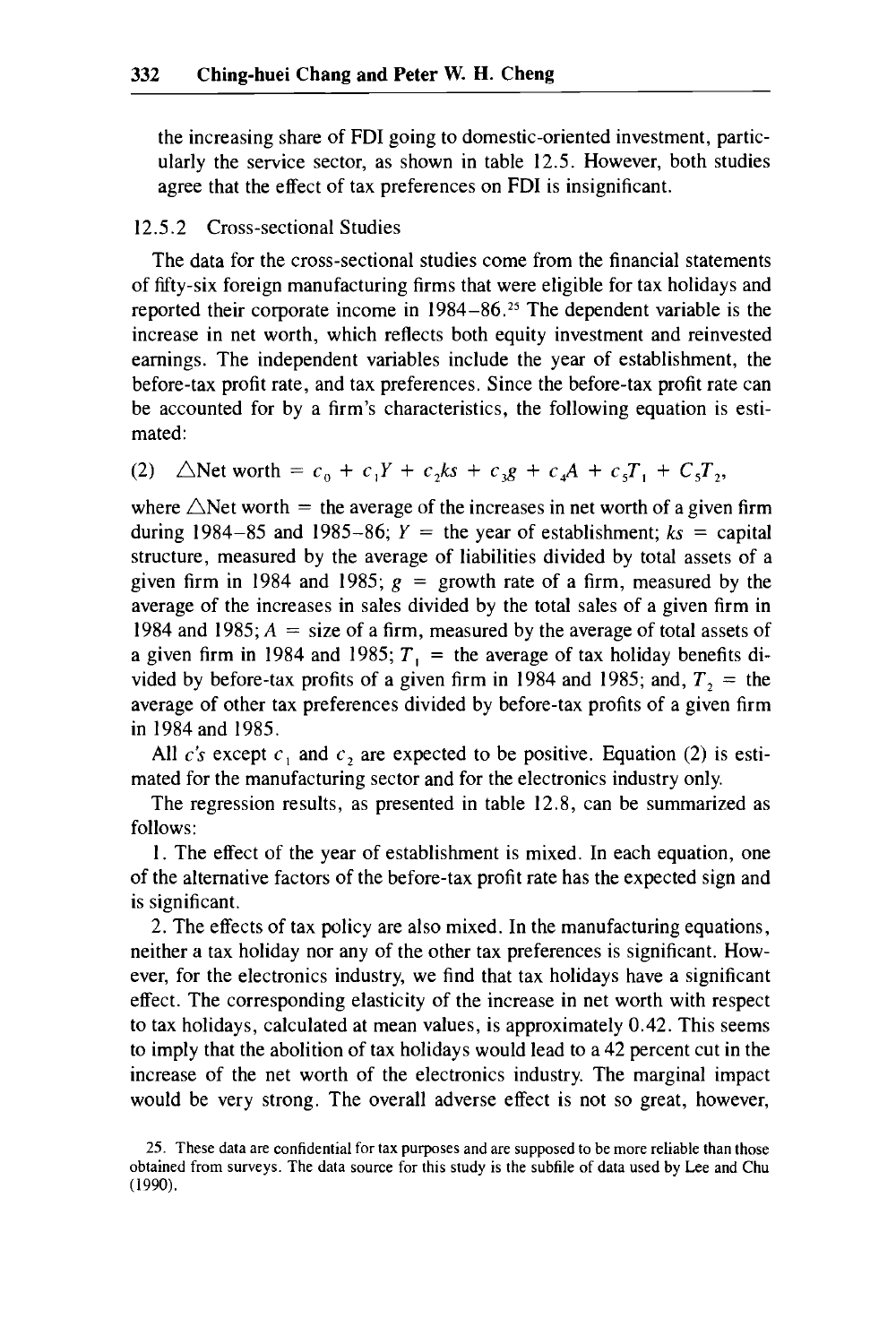| Independent Variable    | Manufacturing Increase<br>in Net Worth | Electronics Increase<br>in Net Worth |
|-------------------------|----------------------------------------|--------------------------------------|
| Intercept               | $-490.680(-0.54)$                      | $-1,328,100(-0.83)$                  |
| Year of establishment   | $-13,081(-1,71)*$                      | 642.03 (0.05)                        |
| Liability/total assets  | $-34.342(-0.38)$                       | $-323,890(-1,79)$ *                  |
| Increase in sales/sales | 4,224(0.78)                            | 1,470.5(0.19)                        |
| Total assets            | 105,350 (2.69)**                       | 114,130 (1.66)                       |
| Tax holiday preferences | 392.540 (0.99)                         | 908,630 (1.73)*                      |
| Other tax preferences   | 28,948 (0.06)                          | 290,090 (0.35)                       |
| Adjusted $R^2$          | 26.74                                  | 20.41                                |
| N                       | 56                                     | 31                                   |

| Table 12.8 | <b>Cross-sectional Regression Results of Foreign Manufacturing Firms</b> |
|------------|--------------------------------------------------------------------------|
|            | in Taiwan, $1985-86$ (in millions of N.T. dollars)                       |

*Source:* Computational assistance **for** this study was provided by Yon-chin Tsen. Data are from Lee and Chu (1990).

*Notes:* The numbers in parentheses are *t*-statistics; \* and \*\* indicate results significantly different from zero **for** one-tailed tests at the *5* percent and 1 percent significance levels, respectively. **All**  these firms were eligible **for** either five-year **or** four-year tax holidays during 1985-86.

since it accounts for only 6.7 percent of total net worth.<sup>26</sup> The adverse effect is also exaggerated in the sense that a firm not receiving a tax holiday can still enjoy the other tax preferences shown in table 12.1. Obviously, it is impossible for this study to project the whole potential impact of abolishing tax holidays on FDI in Taiwan, since the effects of tax incentives on other domestic-oriented industries would be much smaller, and the electronics industry's share of total FDI has decreased substantially in recent years.

The methodological inadequacy of this study is quite clear. No sophisticated theoretical model has been developed. D. Wu (1989) used a neoclassical model to study the determination of Japanese direct investment in Taiwan for the period 1970-84. However, a lag structure was not incorporated into the model due to data limitations.

Tsai (1991) pointed out that, to determine whether the demand-side determinants in Taiwan were relatively more important than those in other countries, all variables should be expressed in relative terms. Given the difficulty of estimating labor costs and tax preferences in various countries, a crossnational comparison is hardly feasible. Therefore, the findings of this study, using only the data of Taiwan, are at best tentative. However, these findings may be qualitatively valid if the twin trends of rising labor costs and increasing tax preferences in Taiwan continue.

In spite of these qualifications, the overall regression results seem to confirm the changing characteristics of FDI in Taiwan in recent years. **As** mentioned in section 12.4, the structure of Taiwan's FDI has become more ori-

26. This is calculated by multiplying 0.42 by 0.1588 (increase in net worth/total net worth).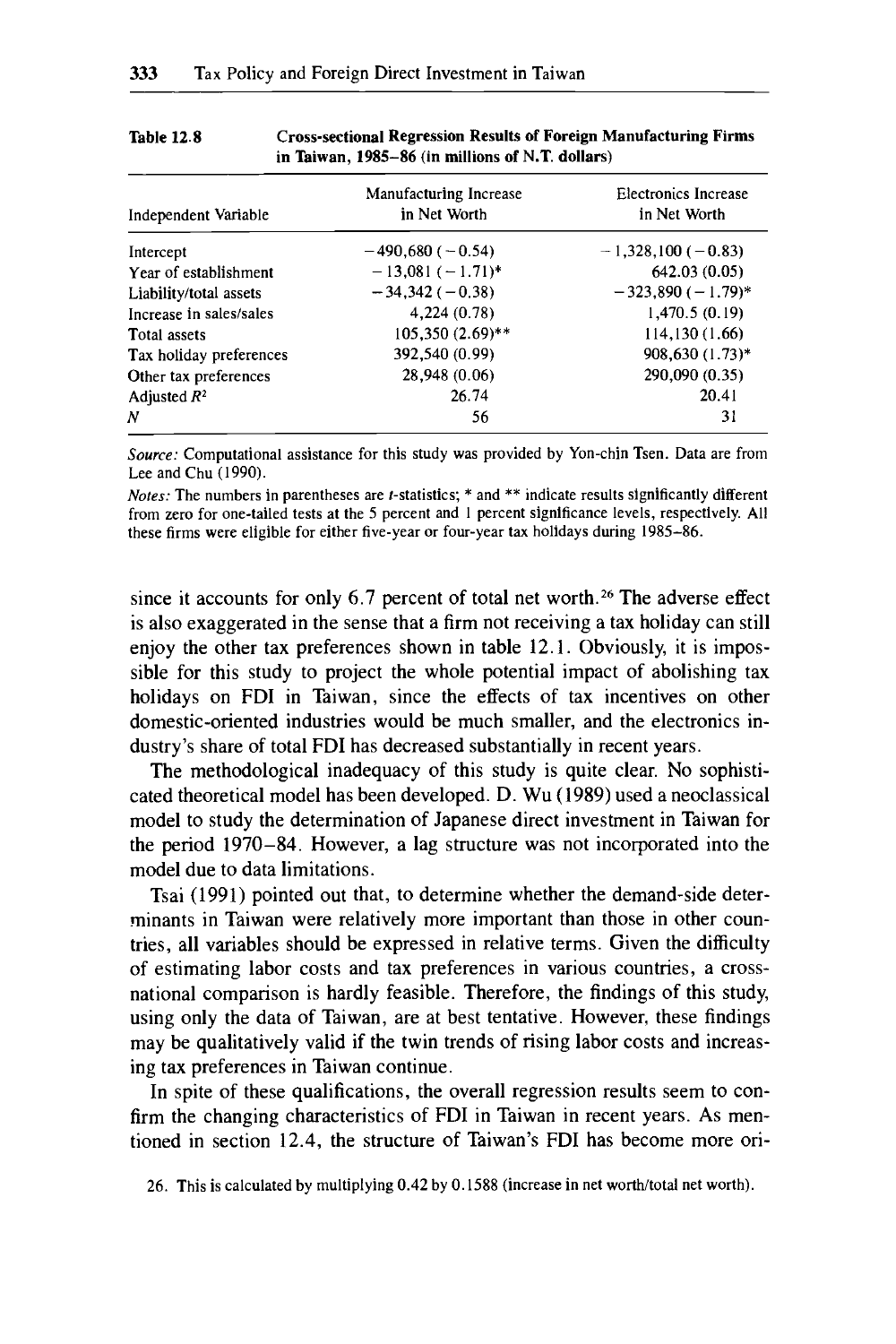ented to the domestic market, and it is expected that the effects of tax incentives are going to be less important than in the past. This conjecture is supported by the regression results of the time-series studies and by the firmspecific study on total manufacturing FDI in Taiwan. At the same time, high export-oriented investors have more countries to choose from nowadays, and they can expect to gain more from the provision of tax incentives. This is also confirmed by findings that tax holidays have a significant effect on increases in net worth in the electronics industry.

One important policy implication that may be derived from these findings can be related to income tax reform in Taiwan. **As** mentioned before, Taiwan currently has a relatively low corporate income tax, while it provides generous tax incentives. The questionable effectiveness of tax incentives and their costs in terms of equity and efficiency have raised growing doubts about their usefulness. The reforms proposed by the Tax Reform Commission (Chen and Cheng 1990) would broaden both the individual and business income tax bases, lower the income brackets for individual income tax, and reduce the highest marginal tax rate from 50 percent to 40 percent. Meanwhile, the business income tax rate would be raised from a marginal 25 percent to a flat rate of 35 percent, and complete dividend relief would be allowed for distributed profits.27

Under this reform package, current tax holidays and most of the other major incentives would be abolished. Therefore the effective tax rate for FDI in Taiwan would increase from 11.26 percent or 19.47 percent (table 12.2) to 35 percent or **48** percent, depending on whether the withholding tax on repatriated profits is paid out of business income tax. If the tentative results of this study are reliable, they imply that some highly export-oriented FDI would be heavily affected, while the overall impact on total FDI might be less substantial. This policy change, however, would improve the neutrality of resource allocation and meet the need for a more internationalized and liberalized economy.

#### **12.6 Summary and Implications**

This paper provides some observations taken from empirical studies and examines the possible effects of a change in tax policy on FDI in Taiwan. In theory, the fiscal incentives offered by a developing host country, which lower its effective tax rate, will in most cases be effective in attracting FDI. How responsively FDI reacts to these tax concessions, however, is **a** priori unclear.

In the case of Taiwan, we observe that the island increasingly attracted FDI during the 1980s, both in absolute and in relative terms. Meanwhile, the

<sup>27.</sup> In Taiwan all profit-seeking enterprises, including proprietorships and partnerships as well as corporations, are subject to a business income tax. In making comparisons with other countries, however, we have used the term "corporate income tax" as the equivalent of Taiwan's "business income tax."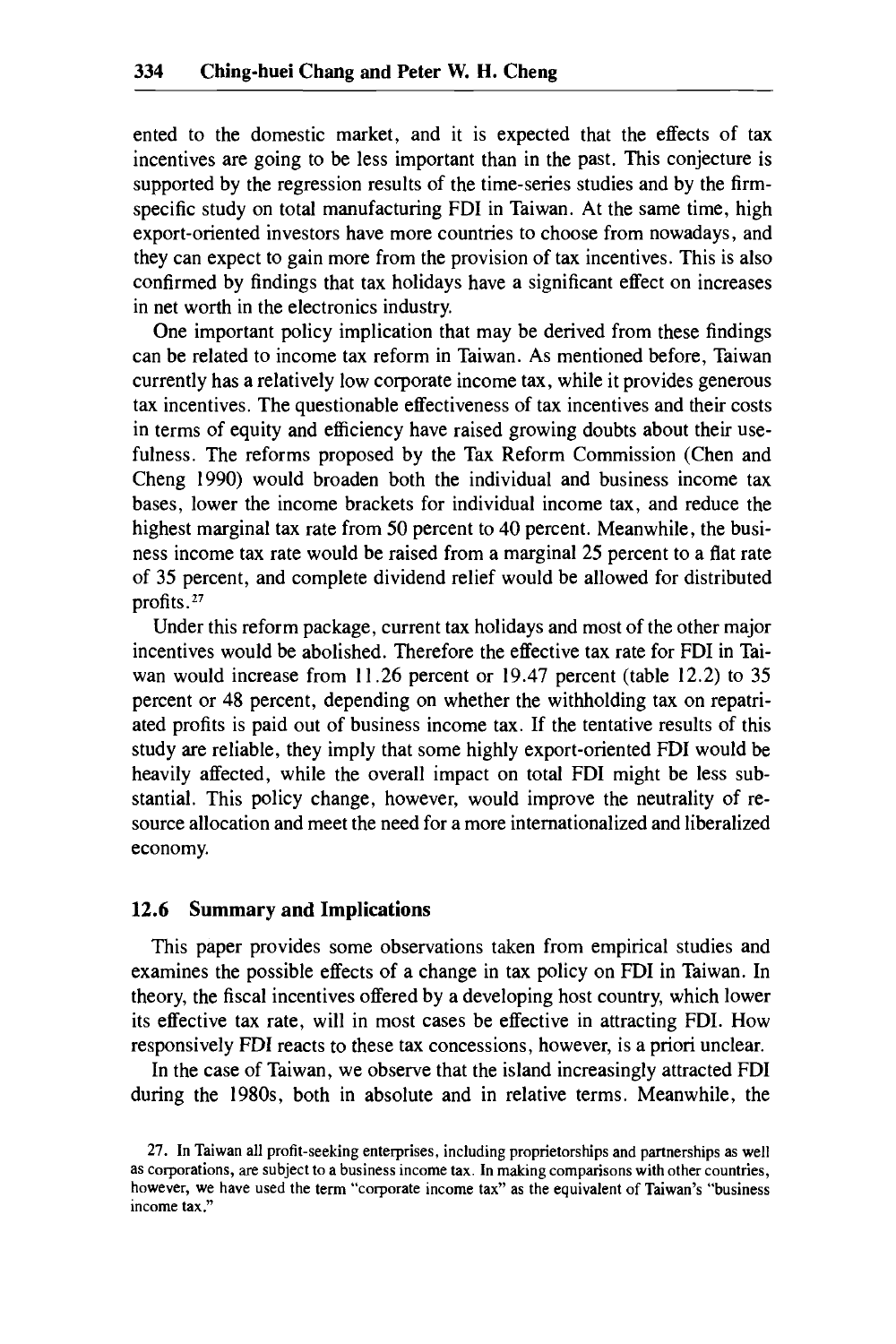structure of FDI has moved towards the service sector and other domesticoriented industries.

Current tax incentives in Taiwan are very generous: eligible firms may, on average, enjoy approximately a one-third tax savings. On the basis of new data, the time-series regression for the period 1972-87 reveals that GDP has a positive effect on FDI, while rising labor costs have a negative effect. The effect of tax preferences is found to be insignificant, however, as was shown in previous studies.

The findings from firm-specific data are mixed. For all manufacturing firms, it is found that tax preferences have no significant effect on increases in net worth. On the other hand, tax holidays were found to have a significant effect on increases in net worth in the electronics industry. The marginal impact of abolishing tax holidays on investment in the electronics industry is predicted to be substantial, perhaps causing as much as a 42 percent reduction. However, the adverse impact is overestimated in the sense that other incentives may cushion or make up for part of the impact. The overall adverse impact on total FDI is also expected to be considerably less because of differences in the market orientation of industries and the electronics industry's decreasing share of total FDI.

While the limited supply of data is a severe problem, two basic policy implications can be derived from these findings. First, to understand whether and to what extent foreign capital may be withdrawn from Taiwan in response to the unilateral abolition of tax incentives, further studies should be performed focusing on those industries that face severe competition for foreign capital. Second, since Taiwan's domestic and foreign investment is now undergoing structural changes, both industrial and tax policies should be adjusted rapidly, in a coordinated way, by taking into account both domestic and international considerations. **As** Taiwan's economy becomes more internationalized, the neutrality of resource allocation should be more important than before, and thus dependence on tax incentives should be gradually reduced.

# References

- Agarwal, J. P. 1980. Determinants of Foreign Direct Investment: A Survey. *Weltwirtschafliches Archiv* 116(4): 739-73.
- Balasuramanyam, **V.** N. 1986. Incentives and Disincentives for Foreign Direct Investment in Less Developed Countries. In *Economic Incentives,* ed. B. Balassa, and H. Giersch, chap. 15. New York: Macmillan.
- Boskin, **M.** J., and **W.** G. Gale. 1987. New Results in the Effects of Tax Policy on the International Location of Investment. In *The Effects of Taxation on Capital Accumulation* ed. **M.** Feldstein, chap. 6. Chicago: University of Chicago Press.
- Chen, T., and P. **W.** Cheng. 1990. International Aspects of Taiwan Income Taxation. Paper given at International Symposium on Tax Policy and Economic Development among Pacific Asian Countries, Academia Sinica, Taipei, Taiwan, January 5-7.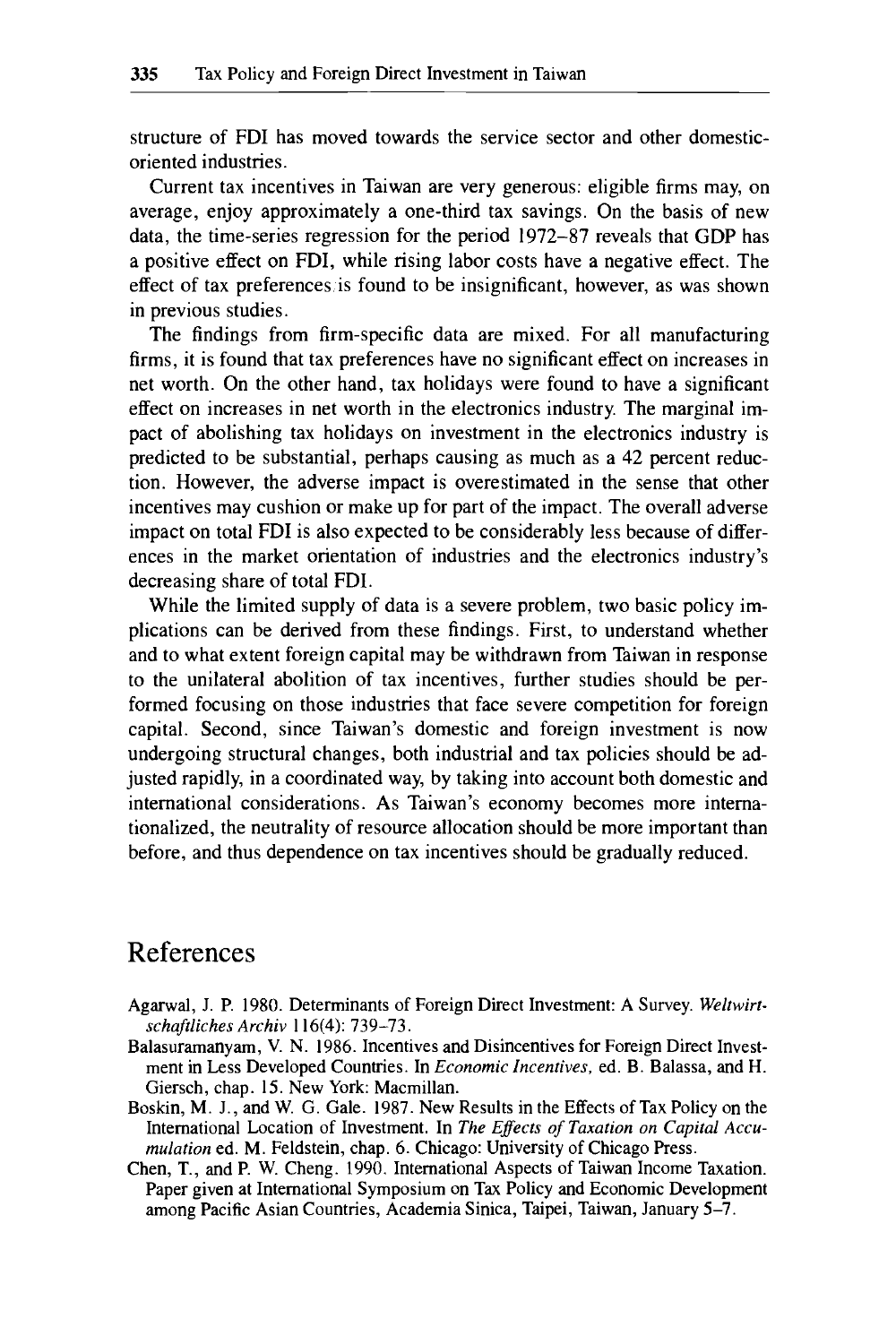- Goldsbrough, D. 1985. *Foreign Private Investment in Developing Countries.* Occasional Paper no. 33. Washington, D.C.: International Monetary Fund.
- Hartman, D. G. 1984. Tax Policy and Foreign Direct Investment in the United States. *National Tax Journal* 37: 475-87.

. 1985. Tax Policy and Foreign Direct Investment. *Journal of Public Economics* 26: 107-21.

- Lee, C., and T. Chu. 1990. Evaluating the Economic Benefits of Tax Holidays in Taiwan, (in Chinese). *Public Finance Review* 22(1): 81-95.
- Lee, C. F., and S. C. Hu. eds. 1989. Introduction to *Advances in Financial Planning*  and Forecasting: Taiwan's Foreign Investment, Exports, and Financial Analysis, 1– 7. Greenwich, Conn.: JAI Press.
- Lim, D. 1983. Fiscal Incentives and Direct Foreign Investment in Less Developed Countries. *The Journal of Development Studies* 19: 207-12.
- Peat, Marwick, Mitchell and Co. 1987. *Investment in Taiwan.* Taipei: KPMG Peat Marwick Mitchell & Co.
- Riedel, J. 1975. The Nature and Determinants of Export-Oriented Direct Foreign Investment in a Developing Country: A Case Study of Taiwan. *Weltwirtschaftliches Archiv* 14: 505-28.
- Root, F. R., and A. A. Ahmed. 1978. The Influence of Policy Instruments on Manufacturing Direct Foreign Investment in Developing Countries. *Journal of International Business Studies* 9(3): 81-93.
- Schive, C. 1987. The Dramatic Changes of Foreign Investment in Taiwan (in Chinese). In *Proceedings of the Fifth Seminar on Social Sciences,* 183-98. Taipei: Sun Yat-sen Institute for Social Sciences and Philosophy, Academia Sinica.
- Shah, S. M. S., and J. F. J. Toye. 1978. Fiscal Incentives for Firms in Some Developing Countries: Survey and Critique. In *Taxation and Economic Development,* ed. J. E. J. Toye, chap. #12. London: Frank Cass.
- Tsai, P. 1990. Demand-side Determinants of Foreign Direct Investment and Its Effects on Economic Growth (in Chinese). Paper given at Seminar on International Trade Policy in Taiwan, National Taiwan University, Taipei, Taiwan, March 2-3.

. 1991. Determinants of Foreign Direct Investment in Taiwan: An Alternative Approach with Time-Series Data. *World Development* 19: 275-85.

- Wu, D. 1989. An Empirical Analysis of Japanese Direct Investment in Taiwan: A Neoclassical Approach. In *Advances in Financial Planning and Forecasting: Taiwan's Foreign Investment, Exports, and Financial Analysis,* ed. C. F. Lee and S. C. Hu, 9-64. Greenwich, Conn.: JAI Press.
- Wu, R. 1989. Economic Development Strategies and the Role of Foreign Investment in Taiwan. In *Advances in Financial Planning and Forecasting: Taiwan's Foreign Investment, Exports, and Financial Analysis,* ed. C. F. Lee and S. C. Hu, 65-89. Greenwich, Conn.: JAI Press.
- Wu, R., et al. 1980. *The Injuences of US. Firms on the Economy* of *Taiwan* (in Chinese). Taipei: Academia Sinica.

## Comment Kwang Choi

Overall, Ching-huei Chang 's and Peter Cheng 's paper is excellent, providing a good summary **of** theoretical issues in general and the characteristics of foreign direct investment (FDI) in Taiwan.

Kwang Choi is professor of public economics at the **Hankuk** University of Foreign Studies.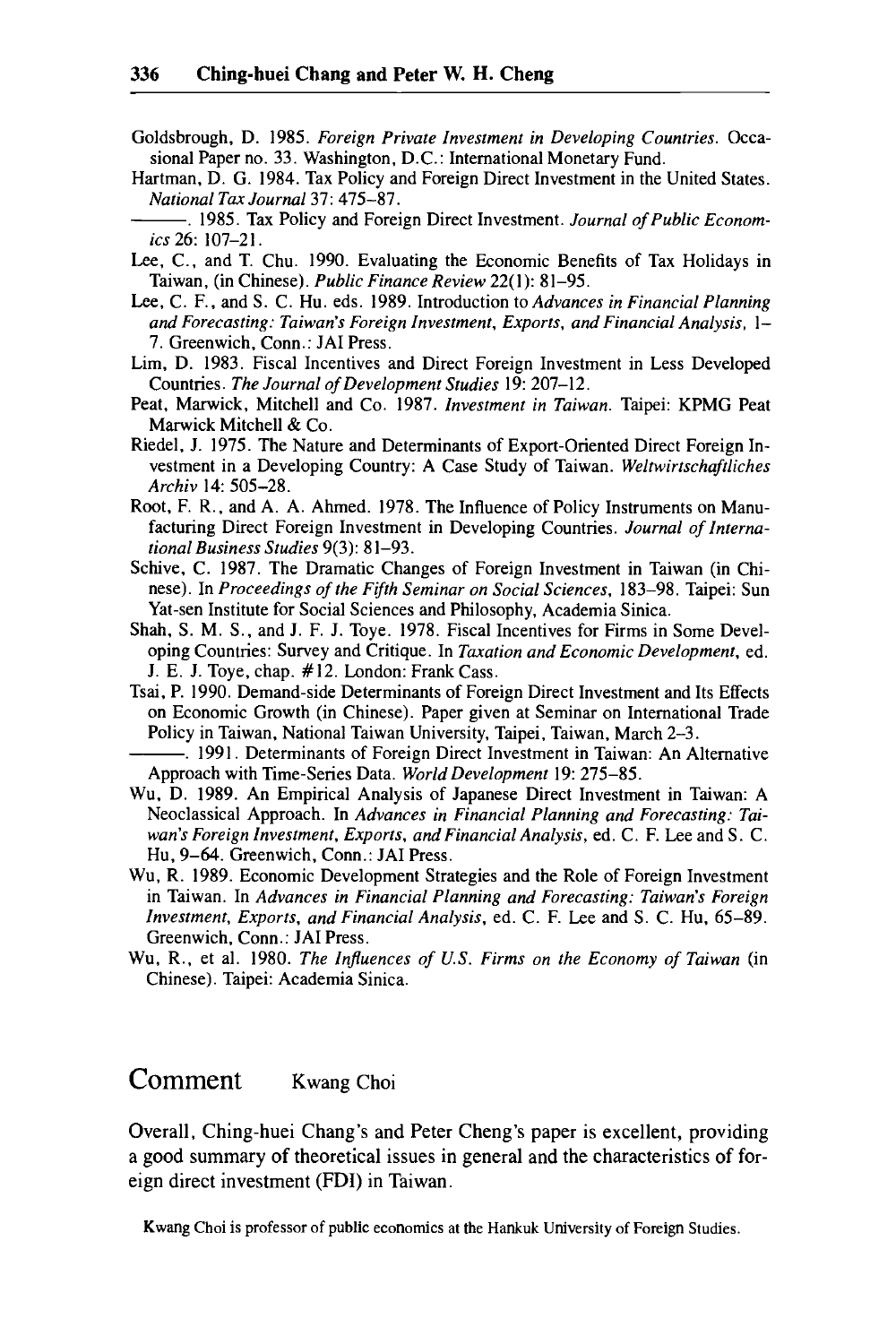The contribution of the paper lies in its attempts, based on new data and new models, to ascertain the effects of tax policy on FDI in Taiwan. However, the attempts have been only partly successful for both theoretical and statistical reasons. Two technical points must be mentioned with regard to the timeseries econometric testing of relationships between tax incentives and inflow of FDI into Taiwan.

First, I would like to ask whether Chang and Cheng have ever run timeseries regressions based on time-lag specifications. Since it takes time for corporate managers or owners (particularly foreigners) to make decisions on FDI, one might say that there must be better specifications with regard to the time lag.

Second, one may ask a rather fundamental question about the role that tax preferences play in inducing FDI. Ceteris paribus, the decision to invest in the home country or a foreign country depends on the relative tax advantage between the two. Accordingly, tax preferences enjoyed by foreign firms should be measured by the difference between the effective corporate tax rate in the host country and the effective corporate rate in the rest of the world, including the home country, rather than by the difference between the highest marginal corporate income tax rate and the average effective tax rate.

With regard to the cross-sectional studies based on the financial statements from fifty-six foreign manufacturing firms in Taiwan, I cannot clearly see how the specifications (equations **[2]** and [3]) examine the effects of Taiwanese tax policy on inducing FDI. What equations **(2)** and **(3)** attempt is to examine the effects of tax preferences on the increase in net worth (not on FDI) within Taiwan (not between countries).

One important factor that might have exerted strong influences on the inflow of FDI into Taiwan but has not been mentioned at all is investment by overseas Chinese. It should be interesting to investigate the size of FDI in Taiwan by overseas Chinese and the area in which it is found.

Finally, I have one minor technical suggestion for presenting the average figure in the note to table **12.4.** How about showing a simple average for **1952-1989,** instead of a "simple average for the selected years shown in the table ."

Chang and Cheng should be congratulated on their excellent efforts to elucidate tax policy and FDI in Taiwan.

# Comment Toshihiro Ihori

Ching-huei Chang's and Peter Cheng's paper investigates empirically the impact of tax policy on foreign direct investment (FDI) in Taiwan. Their review